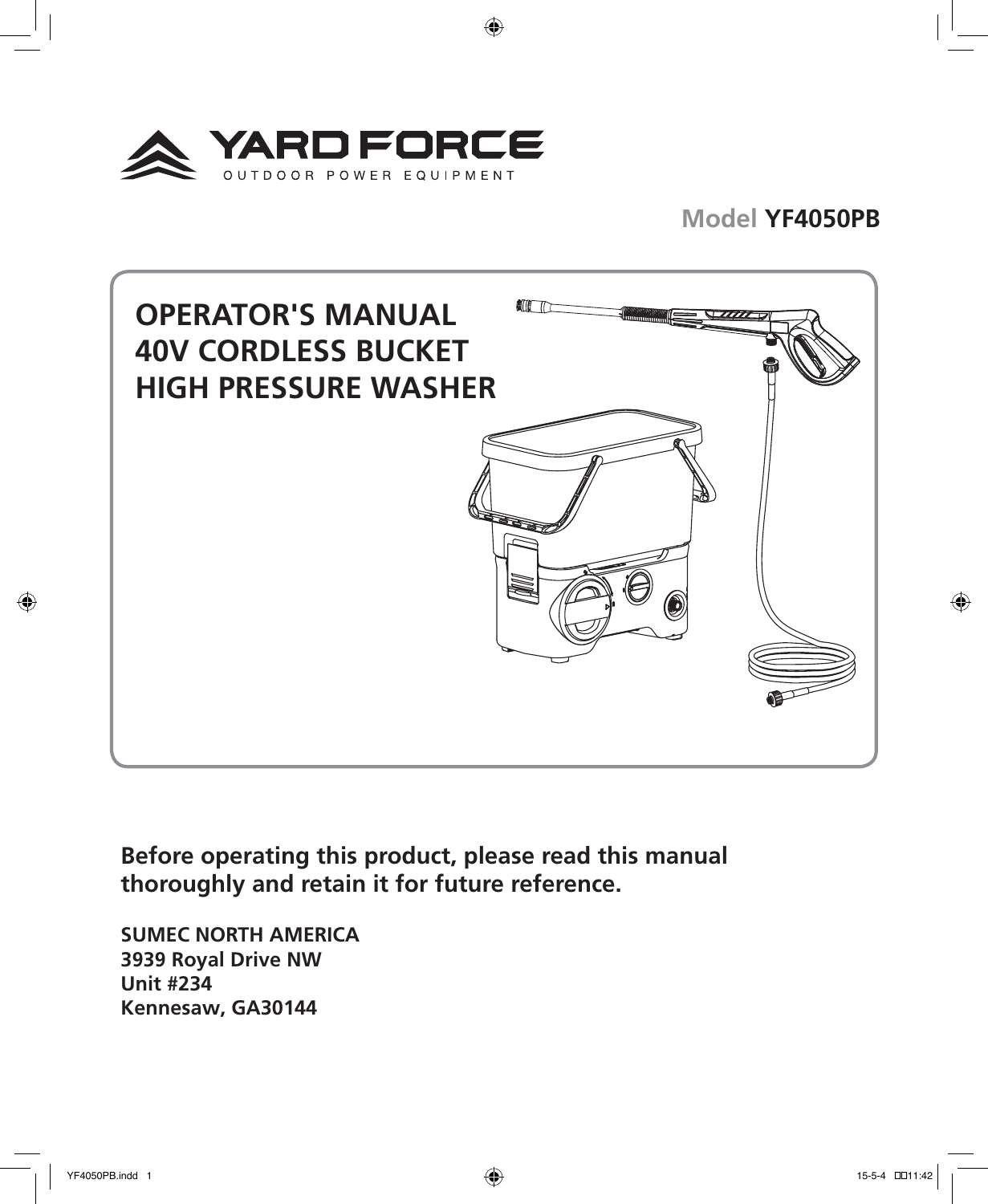### **DO NOT RETURN PRODUCT TO PLACE OF PURCHASE. IF YOU HAVE ANY QUESTIONS, CALL OUR TOLL-FREE HOTLINE.**

**(866)-902-9690**

 $\bigoplus$ 

**ForceToolsUSA.com**

 $\bigoplus$ 

 $\bigoplus$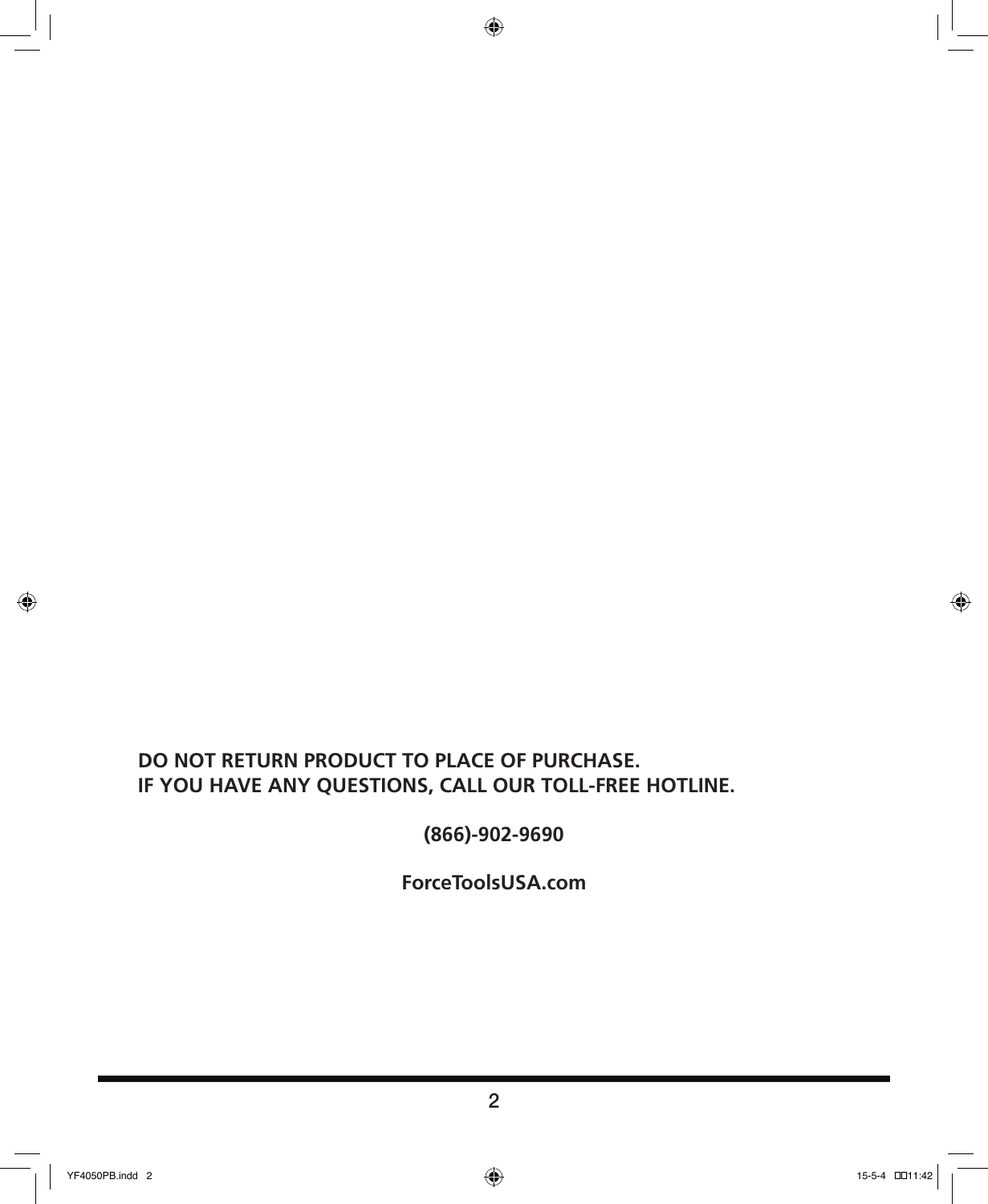# YARD FORCE

**YF4050PB Operator's Manual** 

# **TABLE OF CONTENTS**

 $\bigoplus$ 

| 16 |
|----|
|    |
|    |
|    |

 $\bigoplus$ 

 $\bigoplus$ 

 $\bigoplus$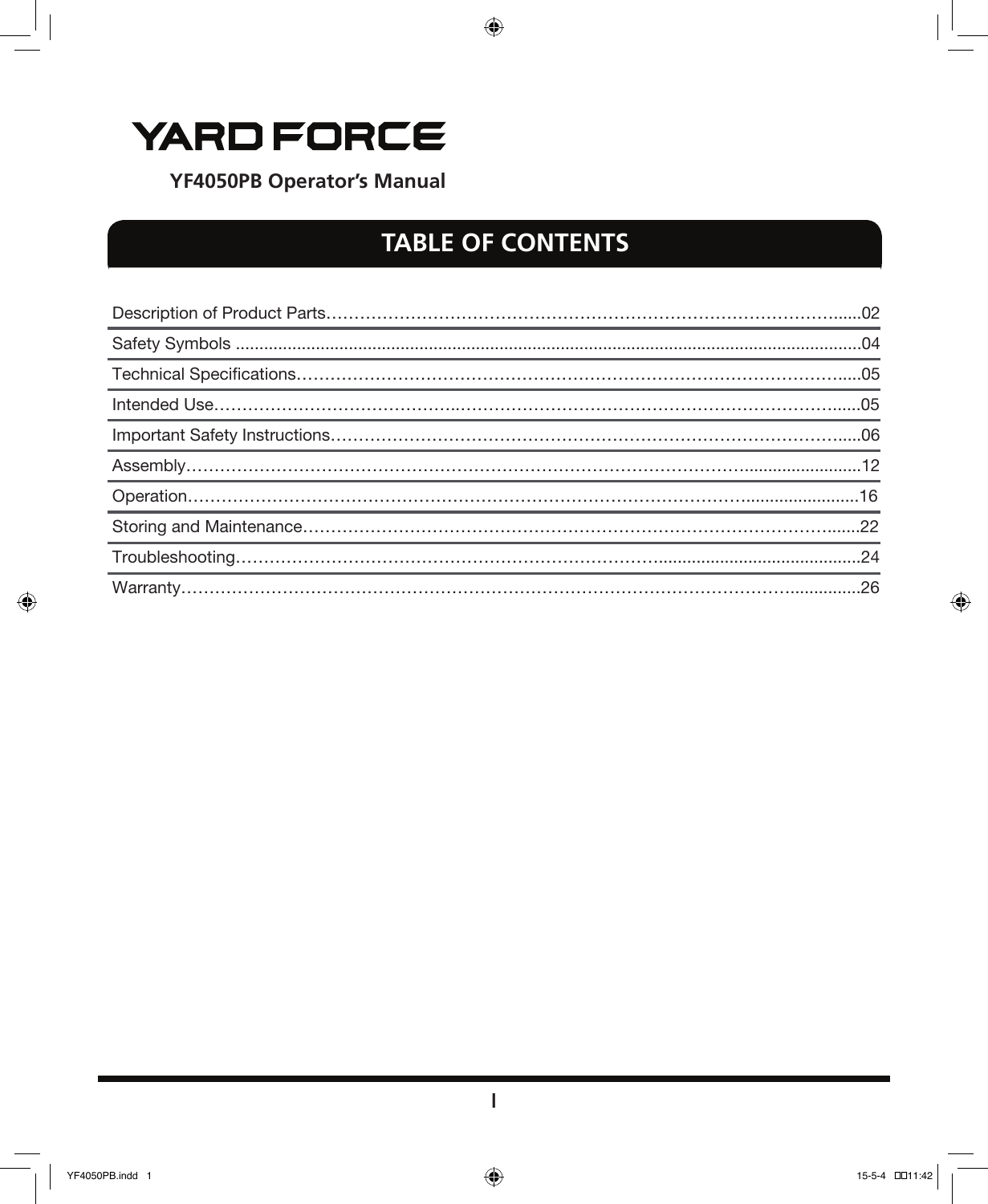# **DESCRIPTION OF PRODUCT PARTS**

◈

#### Parts list As shown in Fig. 1&2

- 1. Carrying handle
- 2. Water container
- 3. High-pressure washer main body
- 4. Inlet adapter
- 5. Locking hook
- 6. ON/OFF switch
- 7. Battery pack compartment
- 8. Battery pack releasing button
- 9. Battery pack compartment cover
- 10. High-pressure water outlet
- 11. Quick -connect wand
- 12. Trigger handle
- 13. Spray gun water inlet
- 14. Gripping handle
- 15. Safety lock

⊕

- 16. Trigger switch
- 17. High-pressure hose
- 18. Spray Nozzles
- 19. Cleaning agent tank
- 20. Nozzle cleaning needle
- 21. Female coupling connector
- 22. Battery pack
- 23. Power indicator button
- 24. Power indicator
- 25. GREEN /RED LED
- 26. Charger
- 27. Electric contacts
- 28. Plug



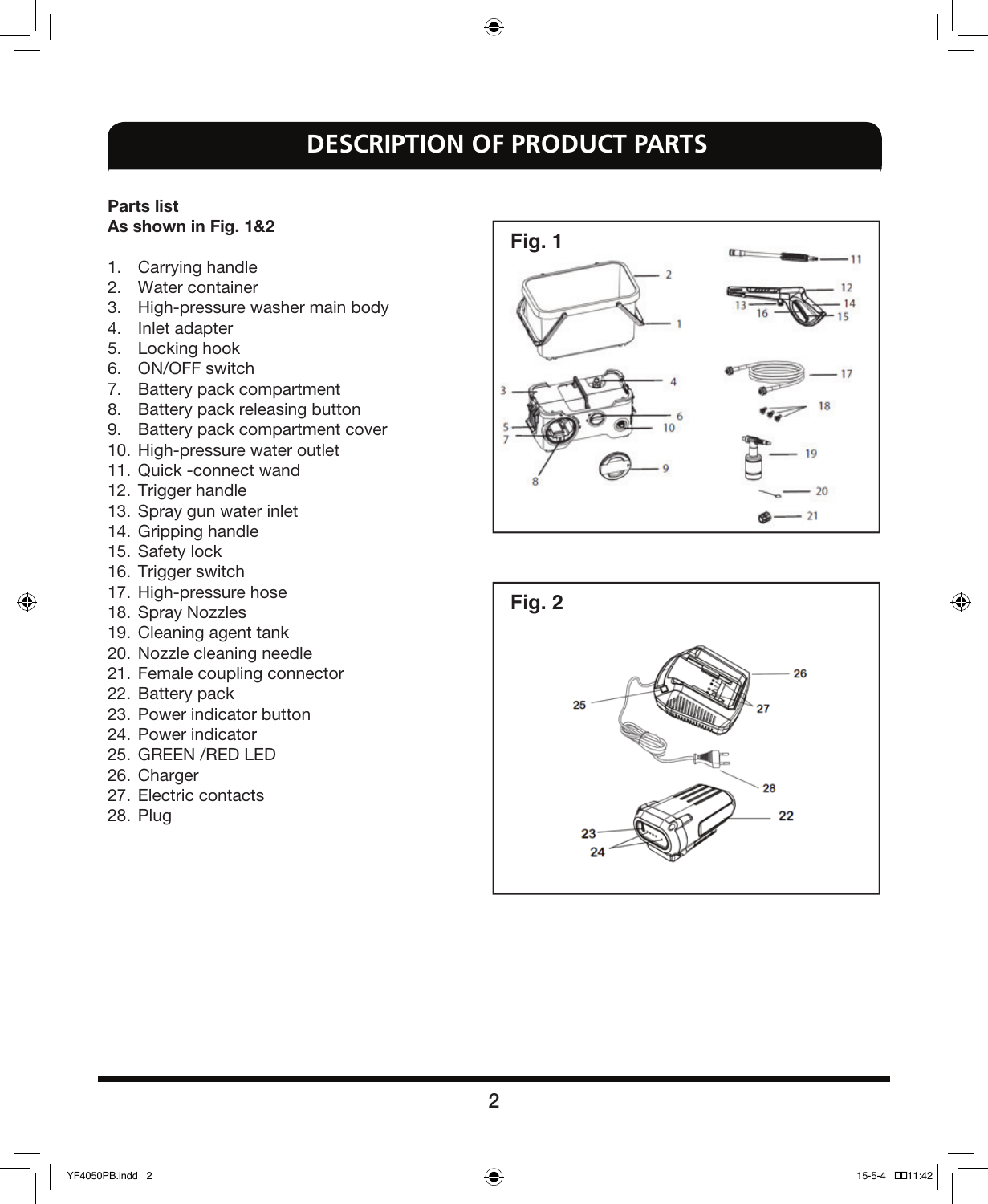#### Check the delivery parts As shown in Fig. 3

Carefully remove the pressure washer and parts from its packaging. Identify all the parts packaged in the carton against the parts list. Please contact our customer service center (Monday-Friday 8:30AM-5:00PM ET) at (866) 902 9690 if anything is missing.

⊕

A. High-pressure washer include follow items : 1) High-pressure washer main body include battery pack compartment cover 2) Water container include cap-shape filter B. Trigger handle 1pc C. Quick-Connect wand 1pc D. High-pressure hose 1pc E. Spray nozzles Include follow items: 1) 0°Nozzle x1 2) 15°Nozzle x1 3) 40°Nozzle x1 F. Detergent bottle 1pc G. Nozzle cleaning needle 1 pc H. Manual 1pc I. Battery pack 1pc J. Charger 1pc K. Female coupling connector 1pc (Water backflow preventer was built-in)



WARNING: If any parts are damaged or missing, do not operate this tool until the missing parts are replaced. Failure to heed this warning could result in serious personal injury.

 $\bigwedge$  NOTE! Always recycle the packaging in accordance with local recycling schemes.

 $\Leftrightarrow$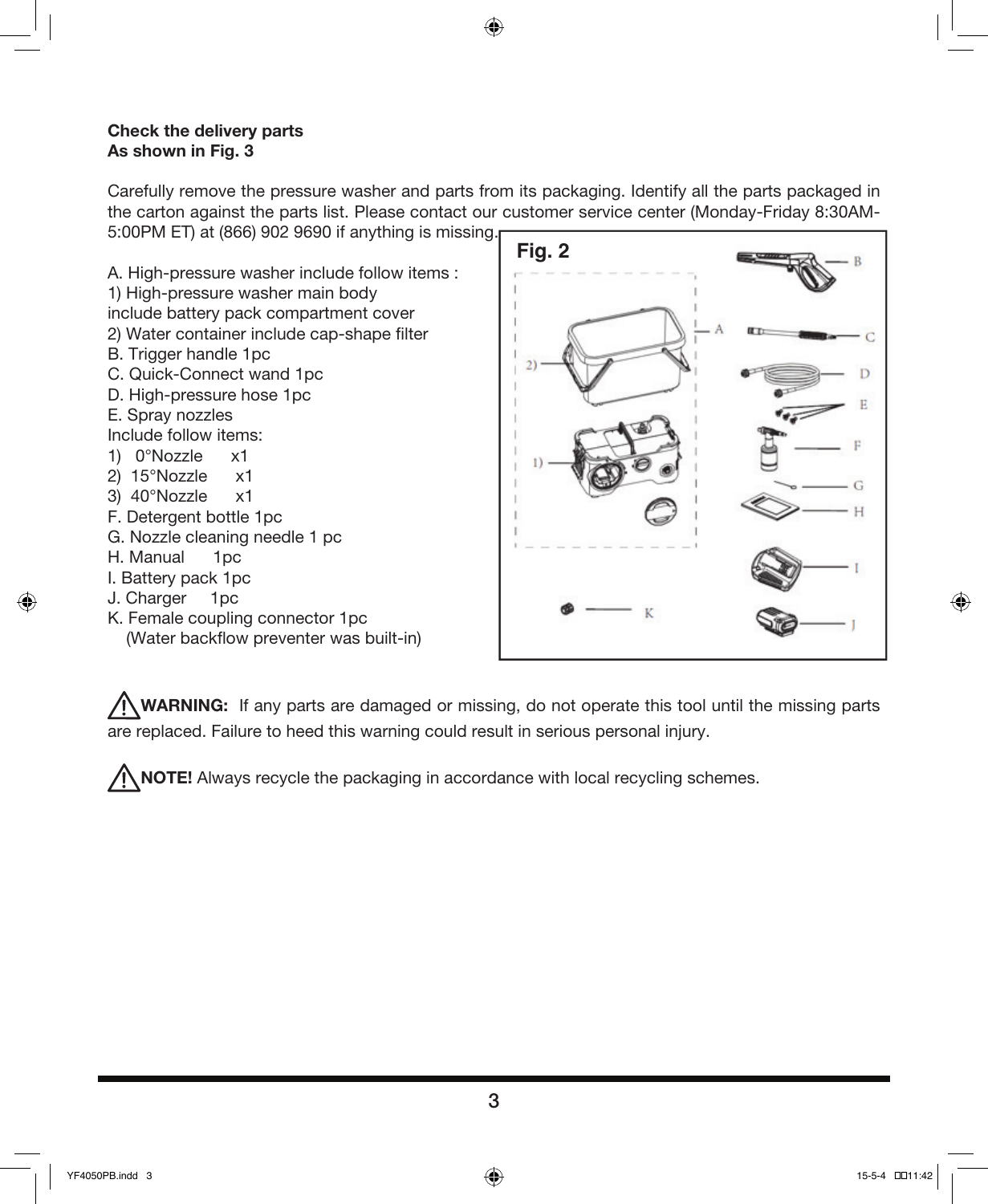# **SAFETY SYMBOLS**

 $\bigoplus$ 



Read operating manual before using!



Use indoors only!



Keep clean and dry!



Do not expose to heat or fire!



Avoid storage in direct sunlight!



 $\bigoplus$ 

Dispose of properly!



Dispose of properly!

 $\bigoplus$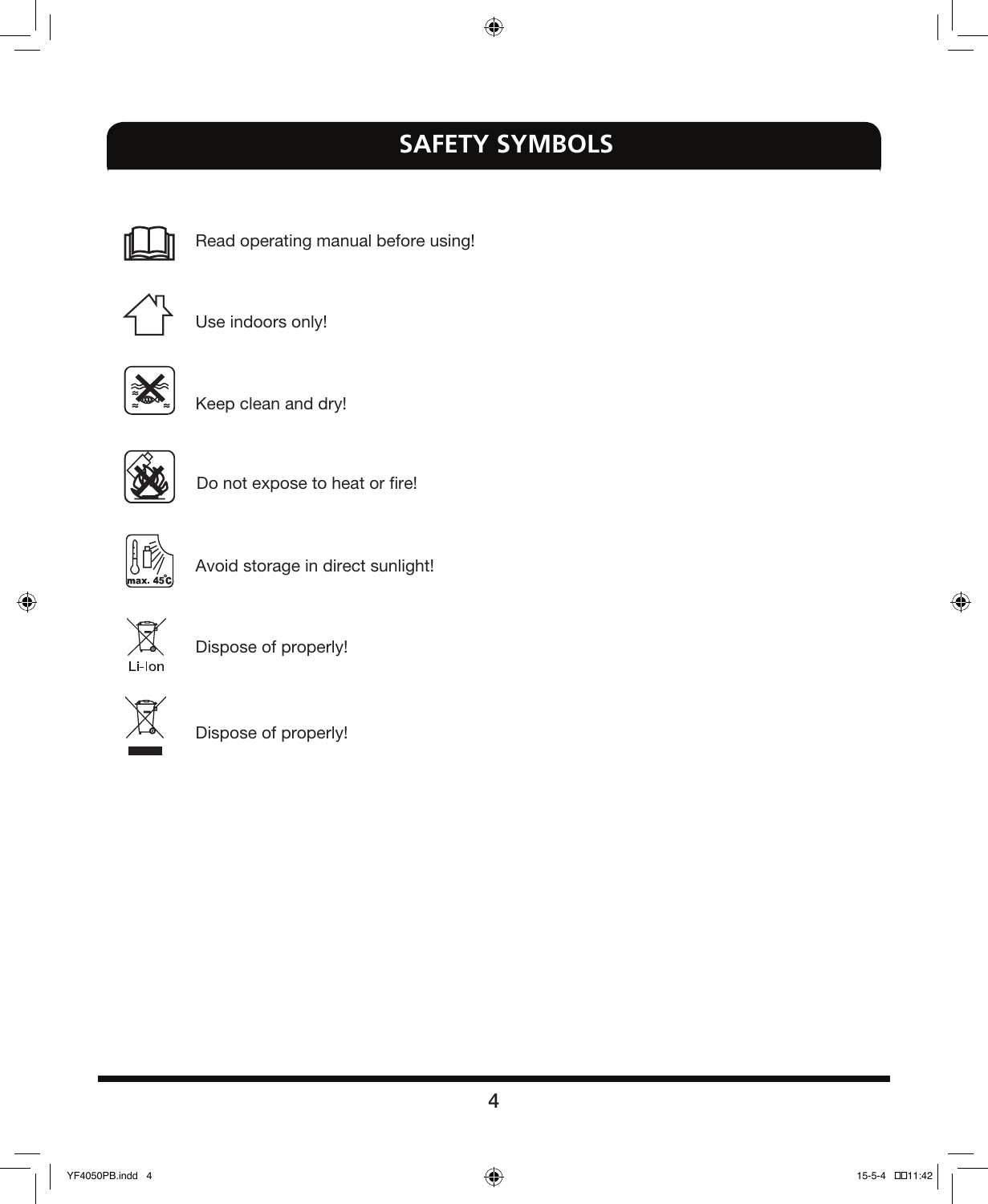# **TECHNICAL SPECIFICATIONS**

⊕

| <b>Model</b>                          | <b>YF4050PB</b>                         |
|---------------------------------------|-----------------------------------------|
| Nominal voltage with battery          | 40V, DC, 4Ah                            |
| Working pressure with container water | 450psi                                  |
| Working pressure with tap water       | 500psi                                  |
| Max pressure                          | 800psi                                  |
| Flow rate with container water        | 0.85GPM                                 |
| Flow rate with tape water             | 1.00GPM                                 |
| Inlet pressure                        | 44 psi                                  |
| Supply water temperature              | use cold water only (max.104°F)         |
| High-pressure Hose                    | 19 ft.                                  |
| Detergent injection rate              | $3\%$ ~12%                              |
| <b>Battery Charger</b>                |                                         |
| Input                                 | 100~120V, 50/60Hz                       |
| Output                                | DC40V, 2A                               |
| Charger time                          | approx.120 minutes for 4Ah battery pack |

## **INTENDED USE**

The pressure washer is intended for cleaning the walls of buildings, facades, terraces, footpaths, garden equipment, pressure washer, vehicles, tools, etc. with a pressure water nozzle. If required, you can also use the pressure washer with added household cleaning agents.

The pressure washer is to be used only for its prescribed purpose . any other use is Deemed to be a case of misuse. The user/operator and not the manuafacturer will be liable for any damage or injuries of any kind caused as a result of this.

Please note that our equipment has not been designed for use in commercial, trade or industrial applications. Our warranty will be voided if the pressure washer is used in commercial, trade or industrial businesses or for equivalent purposes.

5

 $\Leftrightarrow$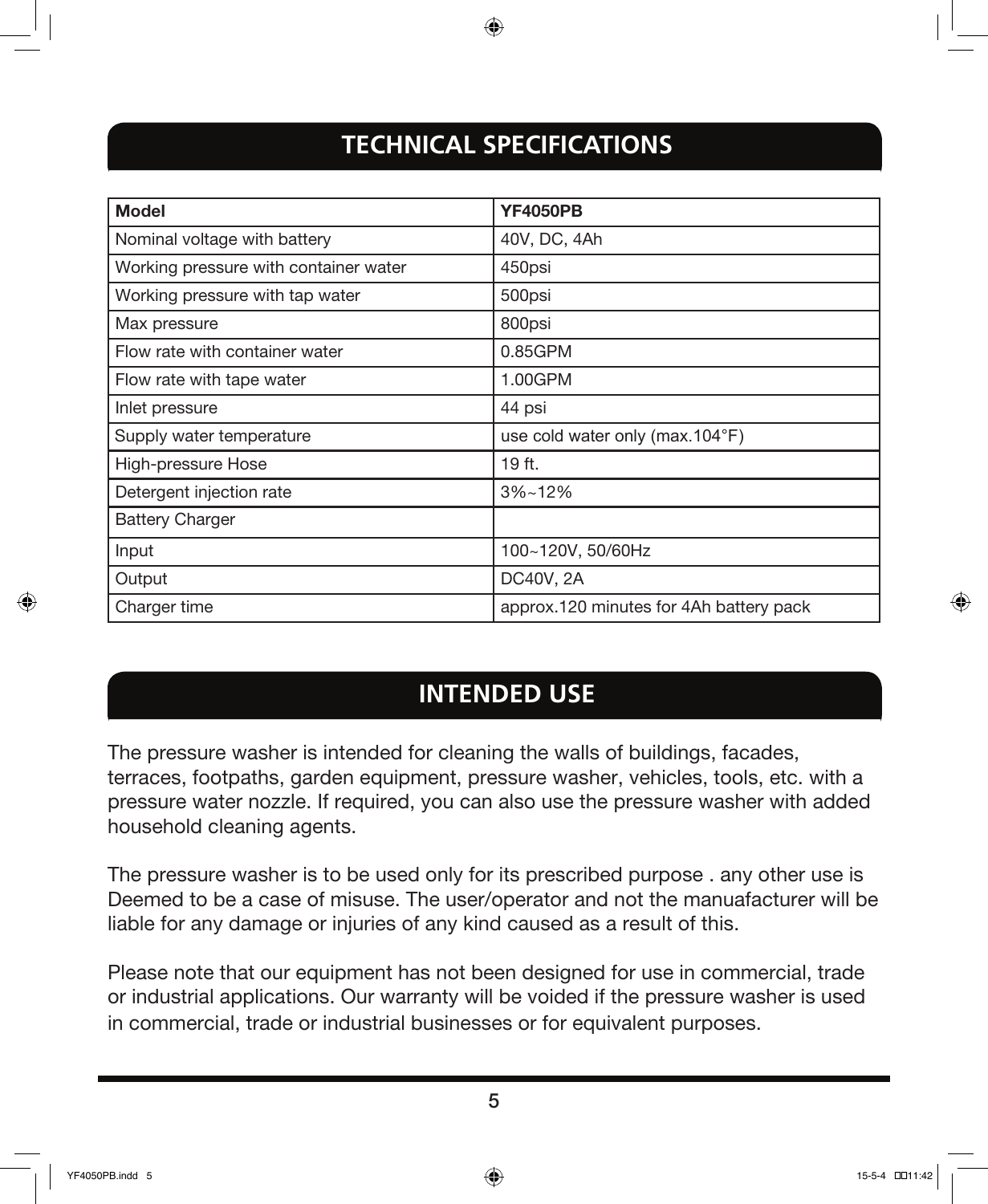# **IMPORTANT SAFETY INSTRUCTIONS**

⊕

Please read all of the safety precautions before operating this pressure washer every time.

Please pay particular attention to all sections with following symbols.

The following signal words and meanings are intended to explain the levels of risk associated with this product.

# DANGER!

Indicates an imminently hazardous situation which, if not avoided, will result in death or serious injury.

# WARNING!

Indicates a potentially hazardous situation which, if not avoided, could result in death or serious injury.

# ACAUTION!

 $\Leftrightarrow$ 

Indicates a potentially hazardous situation which, if not avoided, may result in minor or moderate injury.

# ACAUTION!

(Without Safety Alert Symbol) Indicates a situation that may result in property damage.

WARNING! - When using this product basic precautions should always be followed, including the following:

- 1. Read all the instructions before using the pressure washer.
- 2. To reduce the risk of injury, close supervision is necessary when pressure washer is used near children.
- 3. Know how to stop the pressure washer and release pressures quickly. Be thoroughly familiar with the controls.
- 4. Stay alert-watch what you are doing.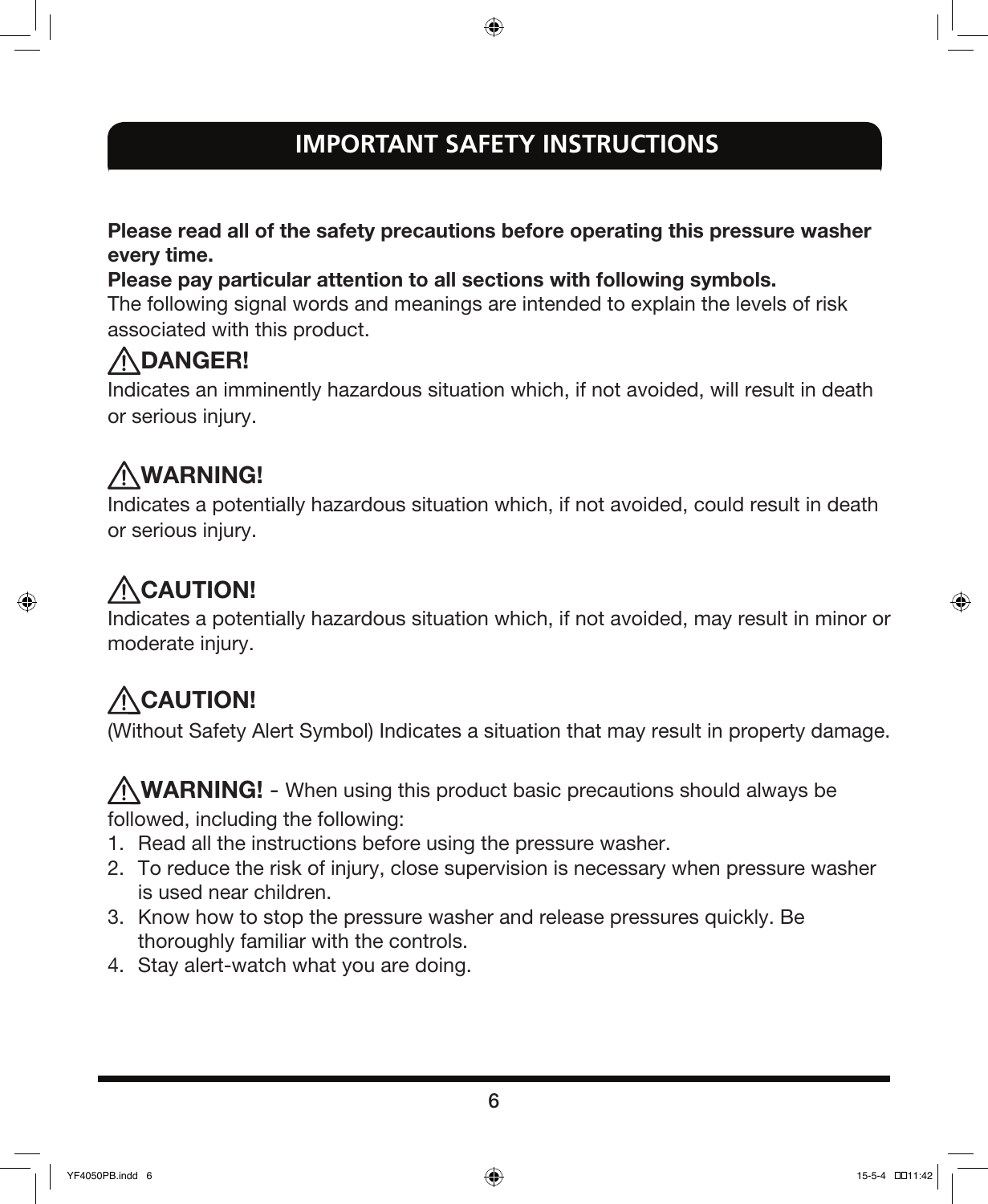- 5. Do not operate the pressure washer when fatigued or under the influence of alcohol or drugs.
- 6. Keep operating area clear of all persons.
- 7. Do not overreach or stand on unstable support .keep good footing and balance at all times.

- 8. Follow the maintenance instructions specified in the manual.
- 9. This pressure washer or its power cord contains lead, a chemical known to cause cancer, birth defects or other reproductive harm. Wash hands after handling.

WARNING -Risk of injection or injury – Do Not Direct Discharge Stream At persons.

- 10.Never operate the pressure washer without all components properly connected to the pressure washer (handle, gun/wand assembly, nozzle, etc.).
- 11.Never operate pressure washer with broken or missing parts. Check equipment regularly and repair or replace worn or damaged parts immediately.
- 12.Never put hand or fingers over the nozzle or spray tip while operating the pressure washer.
- 13.Never spray flammable liquids or use pressure washer in areas containing combustible dust, liquids or vapors. An electric spark could cause an explosion.
- 14.Never leave the wand unattended while the pressure washer is running or switched on.
- 15.Never disconnect the High-pressure discharge hose from the pressure washer while the system is pressurized. To depressurize pressure washer, turn power and water supply off, then depress gun trigger 2-3 times.
- 16.Never cover the pressure washer during operation to allow free air cooling.
- 17.Always wear safety glasses or goggles when operating or performing maintenance.
- 18.Always move switch on unit to "OFF" position before pulling the battery pack out.
- 19. Always turn water supply "ON" before turning pressure washer "ON" unless draining for storage. Running pump dry causes serious damage.
- 20.Always hold gun and wand firmly when starting and operating the pressure washer.
- 21.Always follow detergent manufacturer's label recommendations for proper use of detergents. Always protect eye, skin and respiratory system from detergent if used.
- 22.Always lock the trigger of spray gun in the safety position when not in use.
- 23.Do not use pressure that exceeds the operating pressure of any of the parts (hoses, fittings, etc.) in the pressurized system. Never use with any other manufacturer's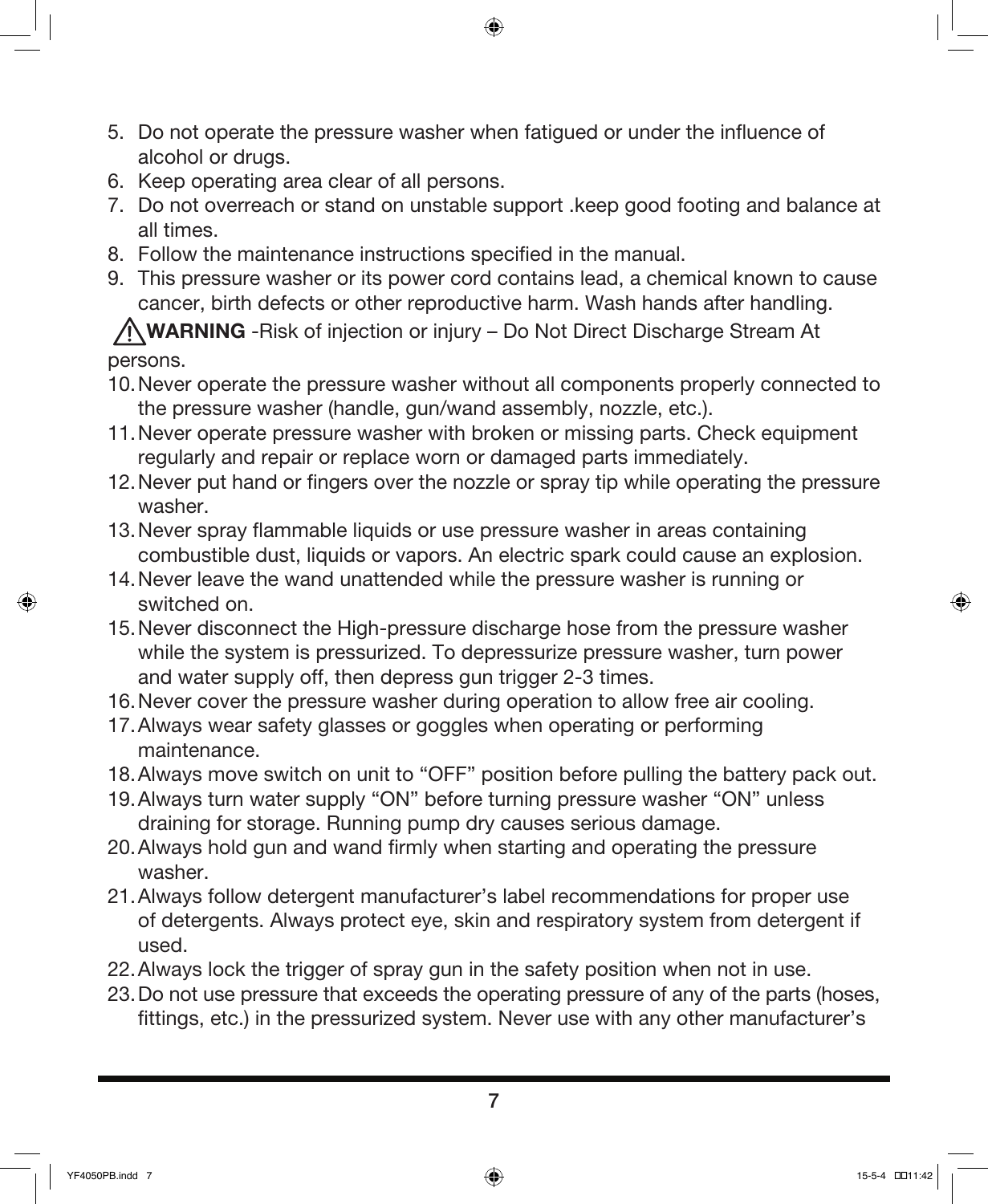accessories or components.

- 24.Do not spray electrical apparatus and wiring or the pressure washer itself.
- 25.Do not operate the pressure washer with the inlet water filter removed. Keep filter clear of debris and sediment.

◈

- 26.Discharge residual pressure by depressing the trigger until no more water comes out of the nozzle.
- 27.Keep clear of nozzle. Never direct high-pressure spray at any person, animal or self.
- 28.To minimize the amount of water getting into the pressure washer, the pressure washer should be placed as far as possible from the cleaning site during operation.

## WARNING RISK OF INJURY INJECTION HAZARD

- 1. Equipment can cause serious injury if the spray penetrates the skin. Do not point the gun at anyone or any part of the body. In case of penetration, seek medical aid immediately.
- 2. This system is capable of producing 870psi. To avoid rupture and injury, do not operate this pump with components rated less than 870psi working pressure (including but not limited to spray guns, hose, and hose connections).
- 3. Before servicing, cleaning, or removal of any part, switch off power and relieve pressure.

# WARNING RISK OF INJURY DO NOT DIRECT DISCHARGE STREAM AT SELF OR OTHER PERSONS.

- 1. High-Pressure jet can be dangerous if misused.
- 2. The jet must not be directed at persons, animals, electrical devices, or the unit itself.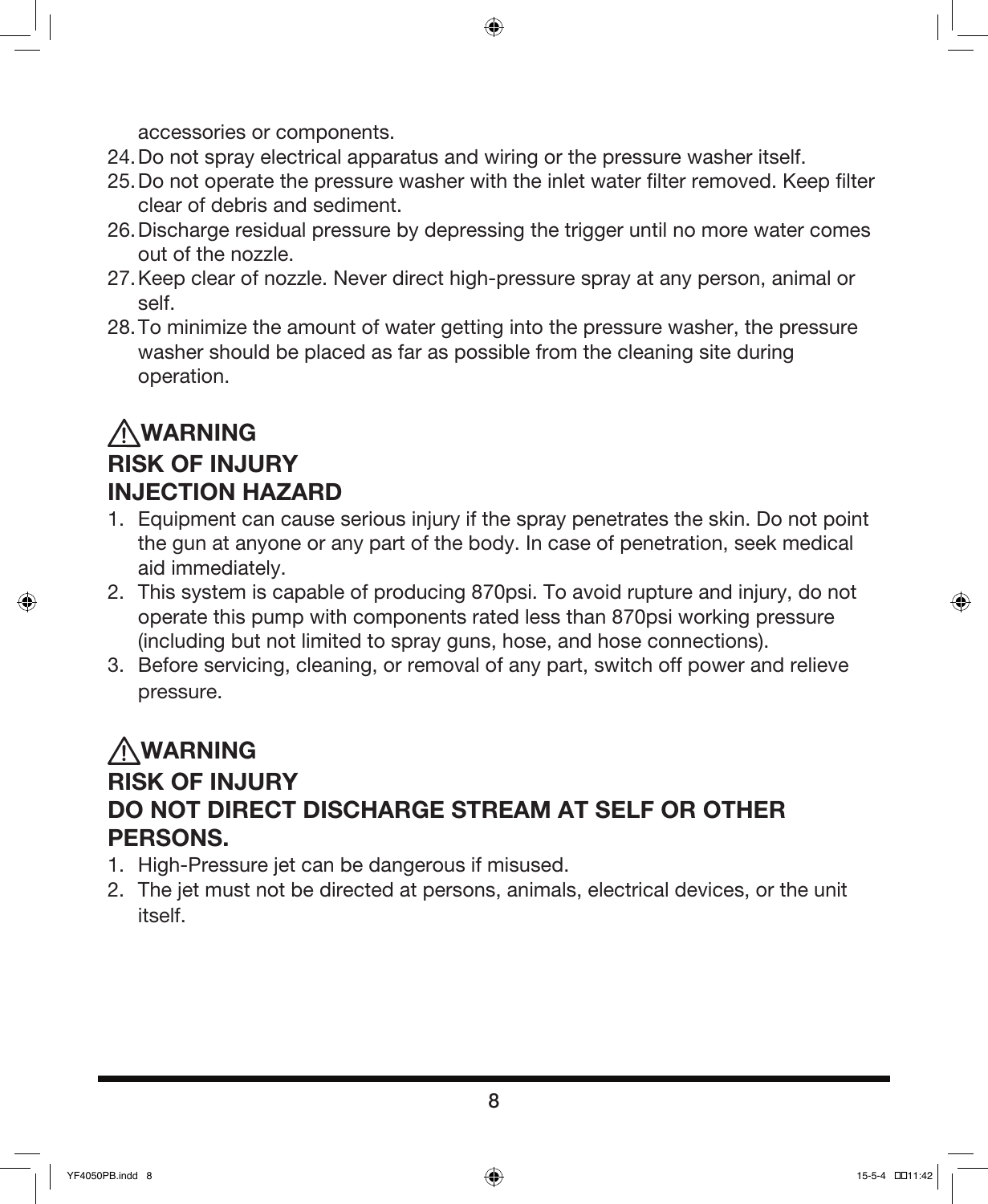

### RISK OF EXPLOSION-DO NOT SPRAY FLAMMABLE LIQUIDS

Do not use acids, alkaline, solvents or any flammable material in this product. These products can cause physical injuries to the operator and irreversible damage to the pressure washer.

⊕

# **ACAUTION** GUN KICK BACK

- 1. Hold with both hands.
- 2. The trigger gun safety lock prevents the trigger from being engaged accidentally.
- 3. The safety feature does not lock trigger in the ON position.

# **ACAUTION**

This pressure washer has been designed for use with detergents that are specifically approved for pressure washer use. The use of other cleaning detergents may affect the operation of the pressure washer and void the warranty.

# SAFETY WARNINGS FOR BATTERY PACK

- 1. Do not dismantle, open or shred cells or battery pack.
- 2. Do not short-circuit a battery pack. Do not store battery packs haphazardly in a box or drawer where they may short circuit each other or be short-circuited by conductive materials. When battery pack is not in use, keep it away from other metal objects, like paper clips, coins, keys, nails, screws or other small metal objects, that can make a connection from one terminal to another. Shorting the battery terminals together may cause burns or a fire.
- 3. Do not expose battery pack to heat or fire. Avoid storage in direct sunlight.
- 4. Do not subject battery pack to mechanical shock.
- 5. In the event of battery leaking, do not allow the liquid to come into contact with the skin or eyes. If contact has been made, wash the affected area with copious amounts of water and seek medical advice.
- 6. Seek medical advice immediately if a cell or battery pack has been swallowed.
- 7. Keep battery pack clean and dry.
- 8. Wipe the battery pack terminals with a clean dry cloth if they become dirty.

YF4050PB.indd 9 15-5-4 ��11:42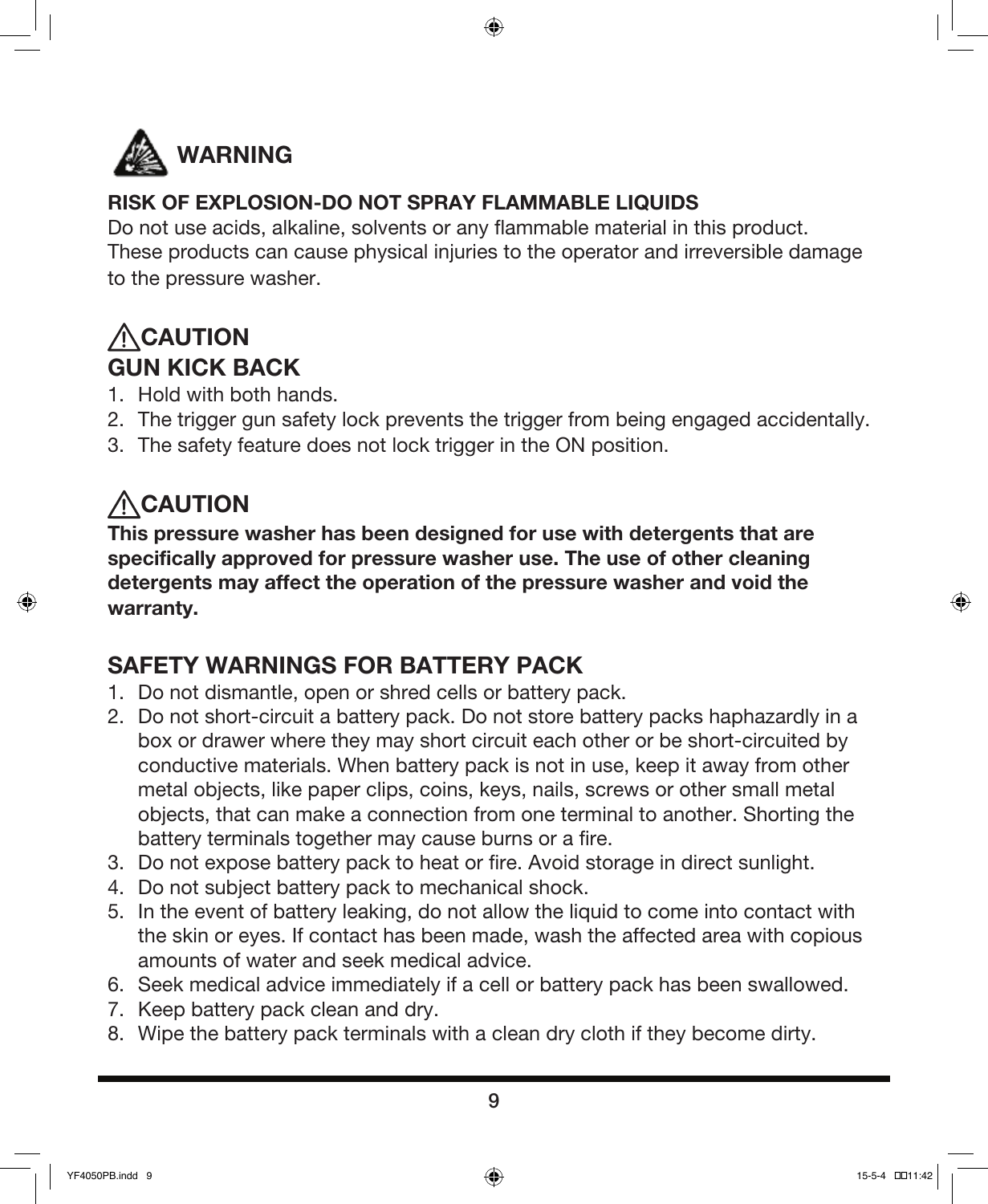9. Battery pack needs to be charged before use. Always refer to this instruction and use the correct charging procedure.

⊕

- 10.Do not maintain battery pack on charge when not in use.
- 11.After extended periods of storage, it may be necessary to charge and discharge the battery pack several times to obtain maximum performance.
- 12.Battery pack gives its best performance when it is operated at normal room temperature (68 °F  $\pm$  9 °F).
- 13.When disposing of battery packs, keep battery packs of different electrochemical systems separate from each other.
- 14.Recharge only with the charger specified by manufacturer. Do not use any charger other than that specifically provided for use with the equipment. A charger that is suitable for one type of battery pack may create a risk of fire when used with another battery pack.
- 15.Do not use any battery pack which is not designed for use with the equipment.
- 16.Keep battery pack out of the reach of children.
- 17.Retain the original product literature for future reference.
- 18.Remove the battery from the equipment when not in use.
- 19.Dispose of properly.

⊕

## GENERAL SAFETY WARNINGS FOR YOUR BATTERY CHARGER

## WARNING Read all safety warnings and all instructions.

Failure to follow the warnings and instructions may result in electric shock, fire and/ or serious injury.

### Save all warnings and instructions for future reference.

- This pressure wahser is not intended for use by persons (including children) with reduced physical, sensory or mental capabilities, or lack of experience and knowledge, unless they have been given supervision or instruction concerning use of the pressure wahser by a person responsible for their safety.

- Children should be supervised to ensure that they do not play with the pressure wahser.

### Additional Safety Instructions For Your Battery Charger

1. Before charging, read the instructions.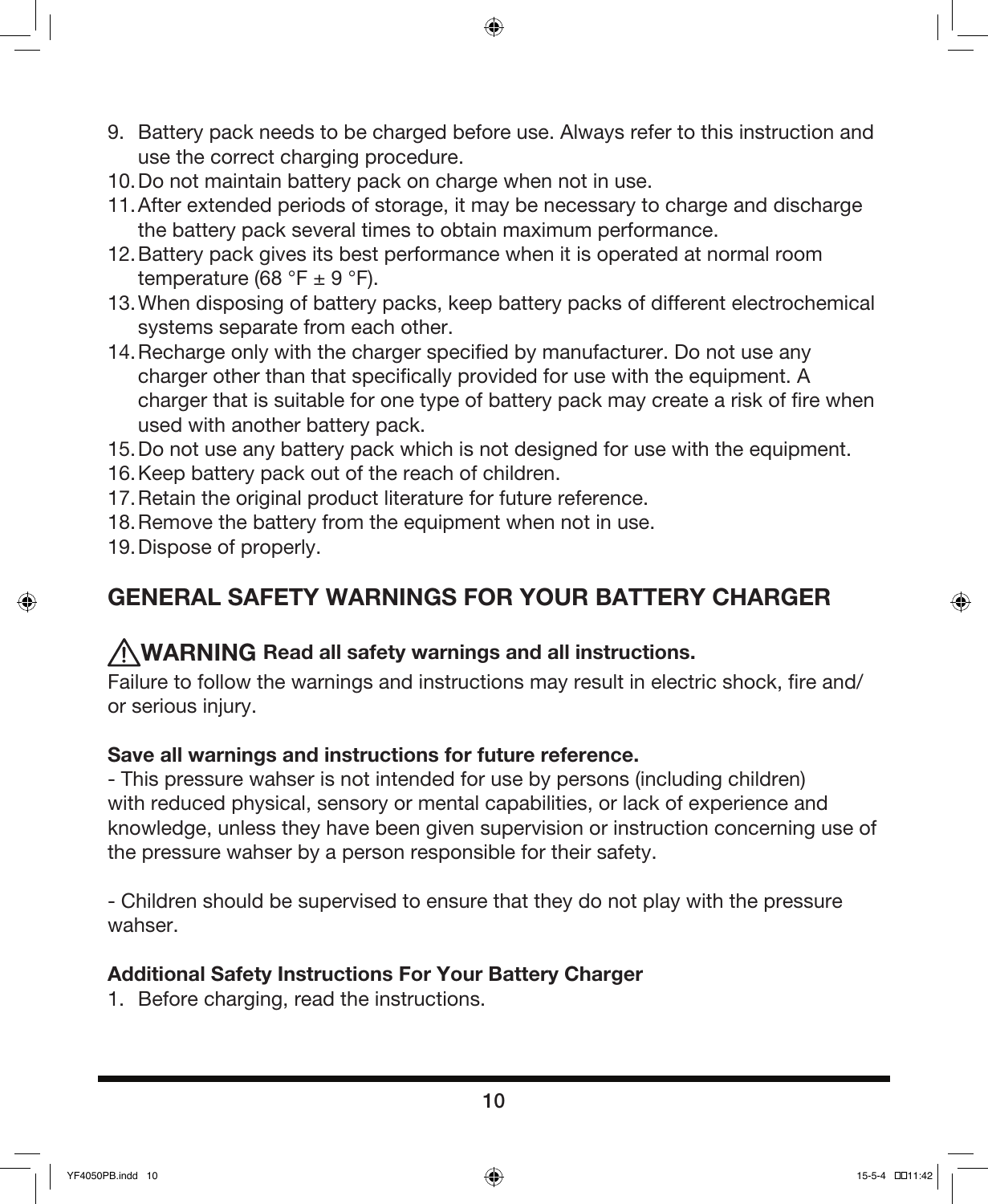2. After charging, disconnect the battery charger from the supply mains. Then remove the chassis connection and then the battery connection.

⊕

- 3. Do not charge a leaking battery.
- 4. Do not use chargers for works other than those for which they are designed.
- 5. Before charging, ensure your charger is matching the local AC supply.
- 6. For indoor use, or do not expose to rain.
- 7. The charging device must be protected from moisture.
- 8. Do not use the charging device in the open.
- 9. Do not short out the contacts of battery or charger.
- 10.Respect the polarity "+/-"when charging.
- 11.Do not open the unit and keep out of the reach of children.
- 12.Do not charge the batteries of other manufactures or ill-suited models.
- 13.Ensure that the connection between the battery charger and battery is correctly positioned and is not obstructed by foreign bodies.
- 14.Keep battery charger's slots are free of foreign objects and protect against dirt and humidity. Store in a dry and frost-free place.
- 15.When charging batteries, ensure that the battery charger is in a well-ventilated area and away from inflammable materials. Batteries can get hot during charging. Do not overcharge any batteries. Ensure that batteries and chargers are not left unsupervised during charging.
- 16.Do not recharge non-rechargeable batteries, as they can overheat and break.
- 17.Longer life and better performance can be obtained if the battery pack is charged when the air temperature is between 64°F and 75°F. Do not charge the battery pack in air temperatures below 32°F, or above 113°F. This is important as it can prevent serious damage to the battery pack.
- 18.Charge only battery pack of the same model provided by manufacturer and of models recommended by manufacturer.

 $\Leftrightarrow$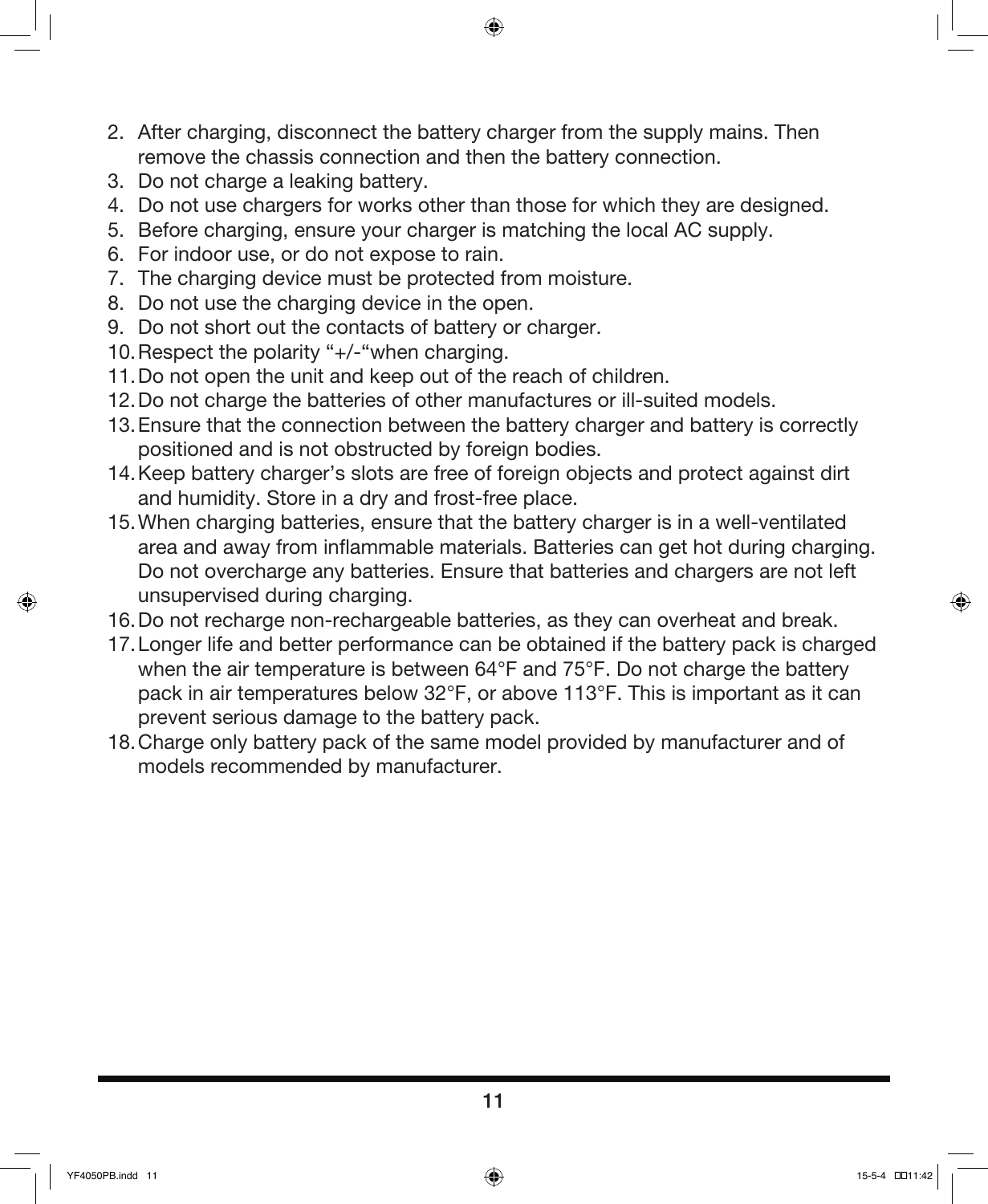# **ASSEMBLY**

⊕

# WARNING!

Remove the battery pack before carrying out any work on the pressure washer, and use only original parts.

Before starting any cleaning task, it is important to inspect the area for objects that could create a hazard. Remove any objects from the work area that could be tripped over, such as toys or outdoor furniture. Ensure that all doors and windows are closed tightly.



### Connect the hose to the pressure washer As shown in Fig. 4

Attach High-pressure hose to the pressure washer's water outlet (hand tighten only).

### Connect the hose to trigger handle As shown in Fig. 5

Screw the High-pressure hose firmly onto the trigger handle.

### Fit the spray nozzle to trigger handle As shown in Fig.6

Attach desired color coded spray nozzle to quick-connect wand by pushing to ensure it is clicked in securely. Insert quick–connect wand into the trigger handle and twist it, hand tighten until two parts are locked.

↔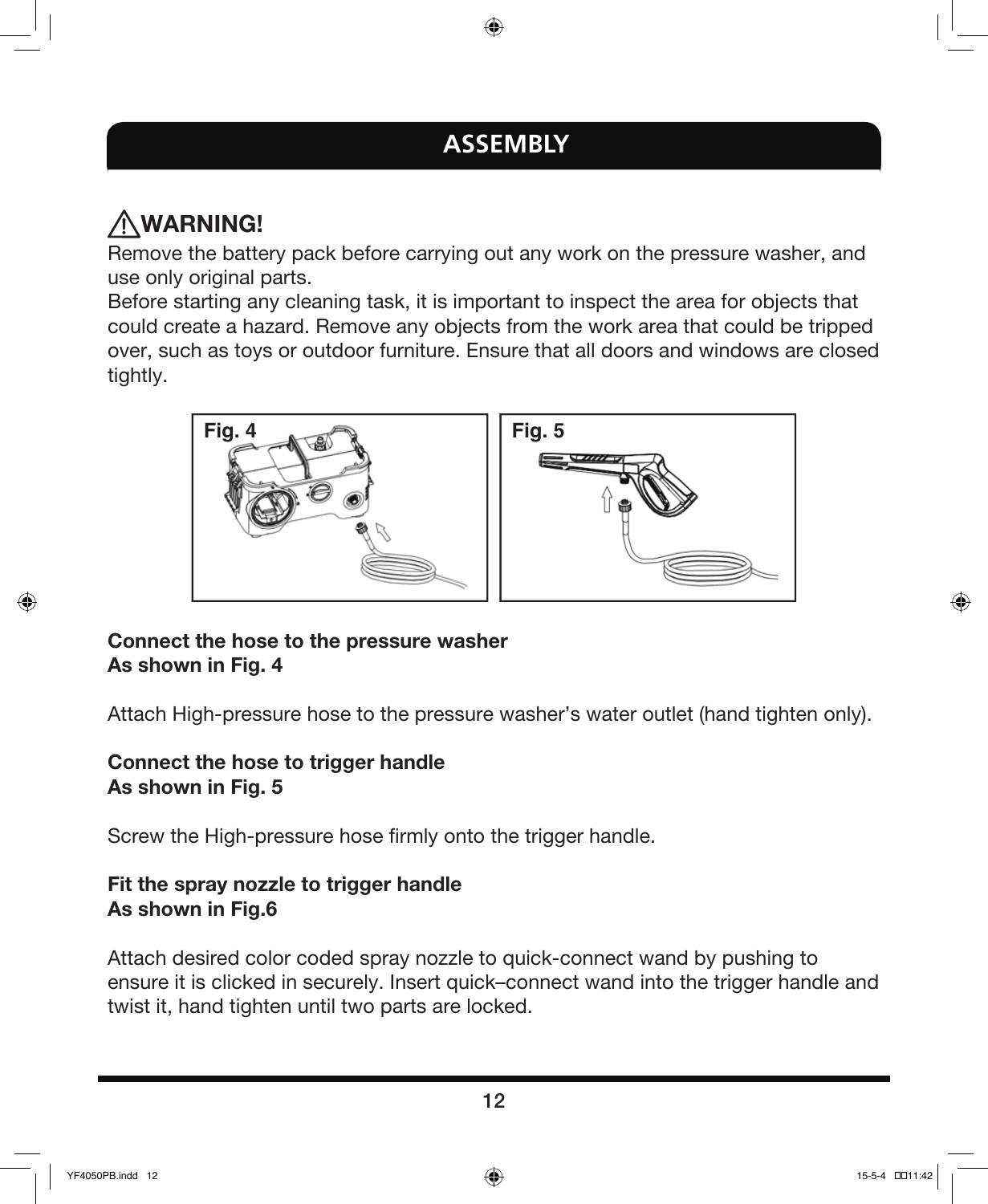

Function of each spray nozzles As shown in Fig.7

The spray nozzles are for purposes as below:

T1: Red -0 °: Concentrate water flow on work Area, quite useful for cleaning stubborn dirt.

T2: Yellow-15°: Delivers balanced pressure and flow for general cleaning. T3: White-40°: For delicate cleaning.

#### Connect to water supply

Two types of water source are available for this pressure washer. Based on your actual demand to select one of them.

Option 1: By using female coupling connector with back-flow preventer function (supplied), connect to potable water source. Or using other back-flow prevention device which conforming to the requirements of the American Society of Sanitary Engineers.

Option 2: Using the water container.

#### Using potable water supply as water source As shown in Fig.8-9



⊕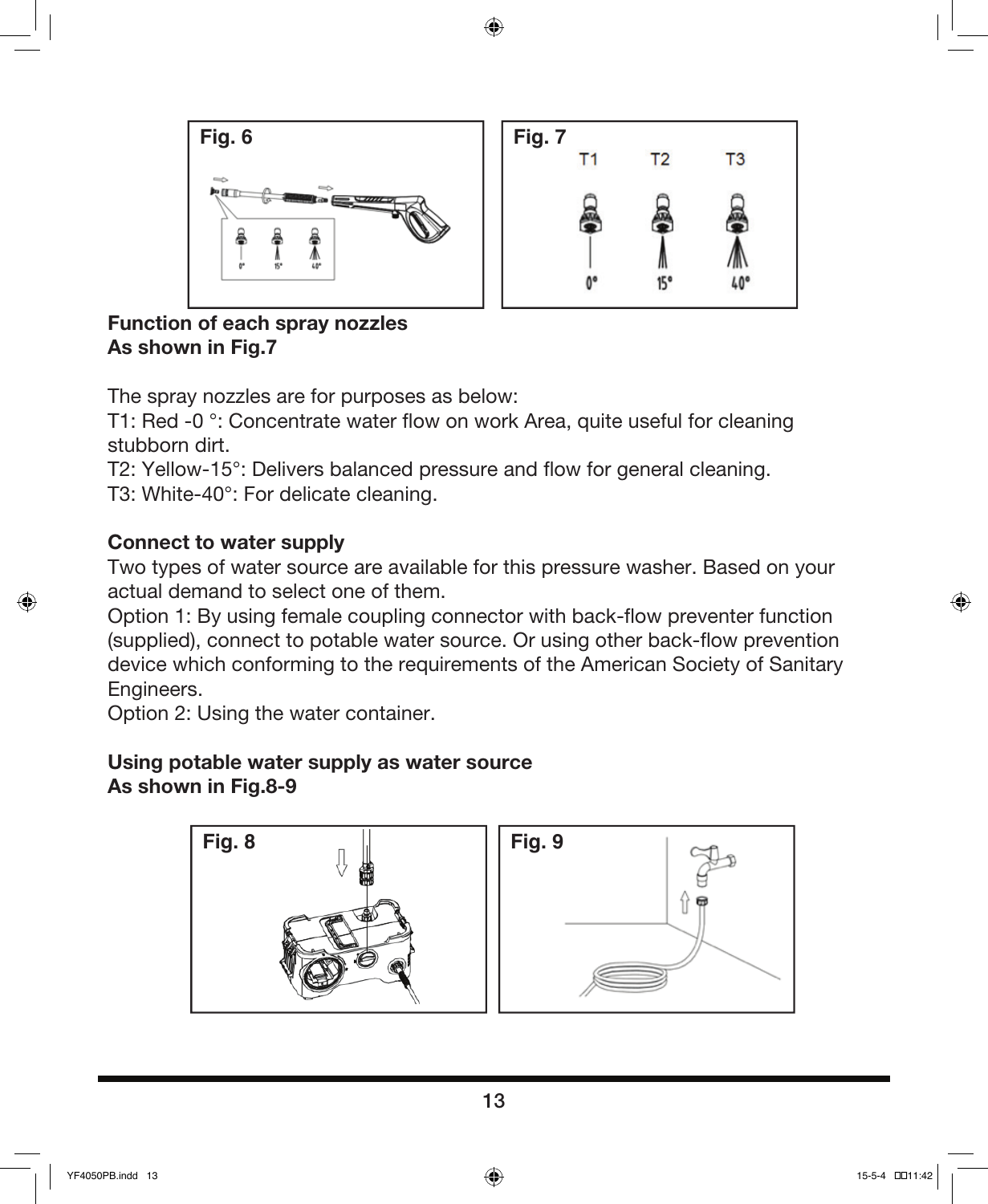# WARNING!

Before following action, make sure the ON/OFF switch is on the "OFF "position.

The following accessory is required for connecting to the pressure washer (not supplied):

1. A water supply hose – it is a fabric-reinforced hose with a minimum diameter of  $\frac{1}{2}$  inch.

- 2. Screw the inlet adapter onto the pressure washer.
- 3. Attach a water supply hose with coupling connector(supplied) to the inlet adapter.
- 4. Connect the other end of water supply hose to the potable water tap.

### Using the water container as water source As shown in Fig.10-13

This high-pressure washer is equipped with water container that is convenient to use in case of no sustainable water supply or far away from the water source .

1. Fill the container with clean water either by using other water carriers or sustainable water source.



↔

⊕

14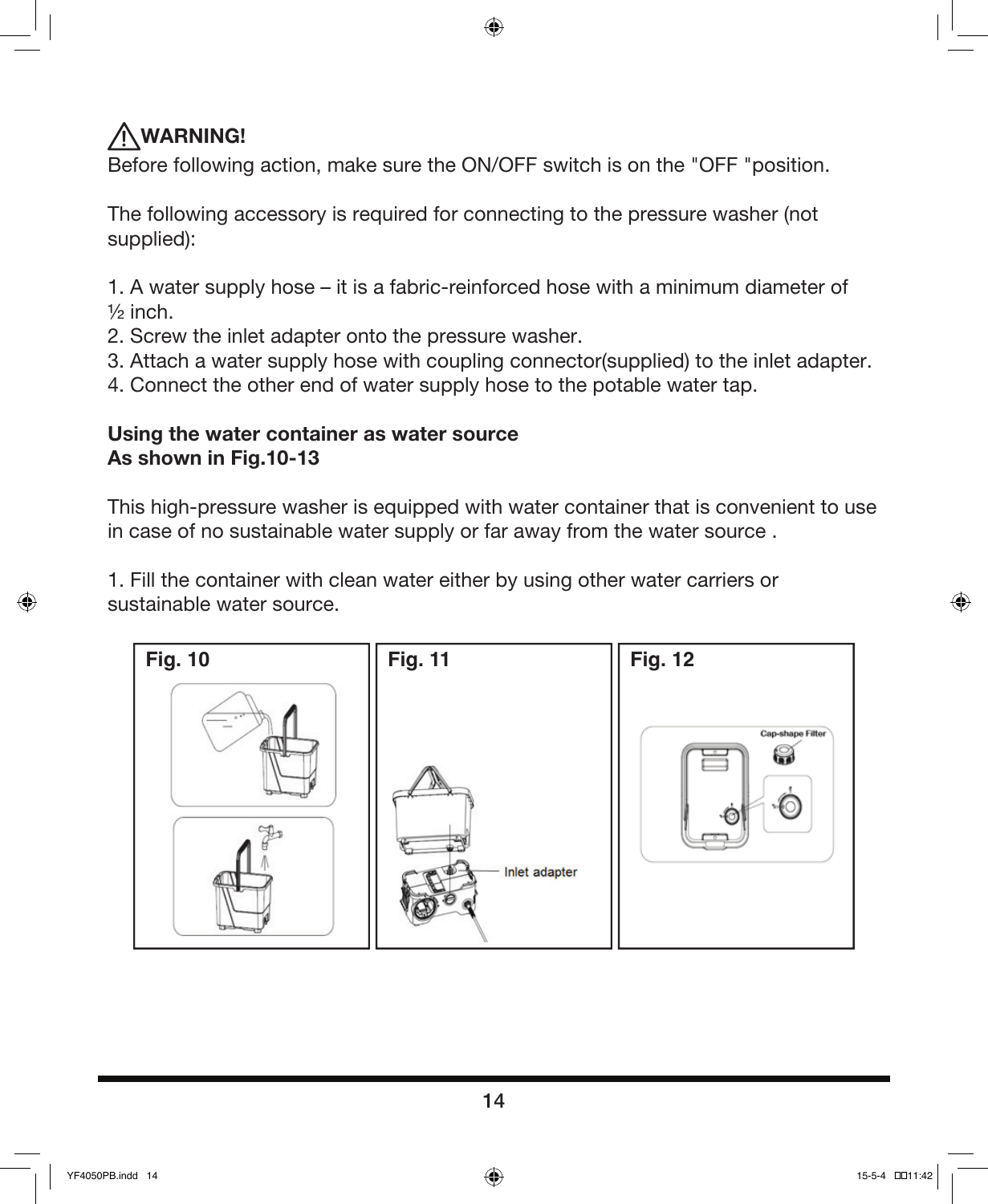# $\bigwedge$  note!

- 1. Make sure the inlet adapter stays on the inlet of the pressure washer.
- 2. Carefully place the container onto the pressure washer.

3. Align arrow on the cap-shape filter with the unlock position on the container. then turn the cap-shape filter to lock position.

4. To fix the cap-shape filter in place.

5. Fasten the container to the high-pressure washer by using the locking hook, make sure that the locking hook locks into place correctly.

### Use the detergent bottle As shown in Fig. 14

- 1. Stop the pressure washer.
- 2. Add detergent to the bottle.
- 3. Attach the detergent wand onto the trigger handle.



 $\Leftrightarrow$ 

⊕

15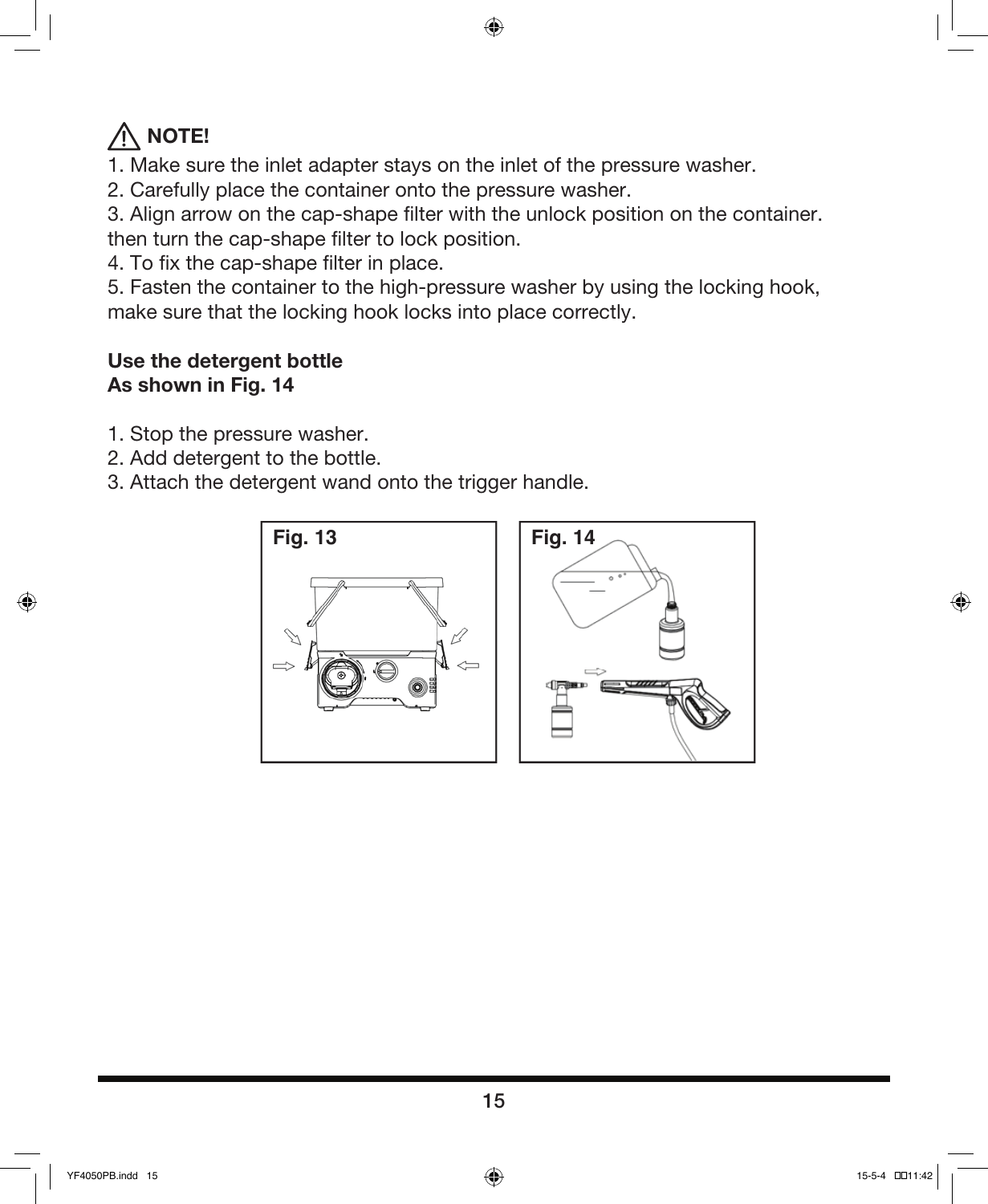# **OPERATION**

⊕

Charging the battery pack As shown in Fig.15



 $\bigwedge$  NOTE: Remove the battery pack from the charger after it has been fully charged.

 $\sqrt{N}$  NOTE: This battery pack has been shipped in a low charge condition. It should be fully charged before first use.

 $\sqrt{N}$  WARNING: Make sure the main voltage is the same as rating label which located on the charger.

1. Connect the charger to a power source. You will hear a beep sound, and the green LED light will be on.

2. To insert the battery pack into the charger, align the raised ribs of the battery pack with the grooves of the charger. Then push it in, ensure the battery pack is in its place.

3. The charger will communicate with the battery pack's circuitry to evaluate the capacity of the battery pack.

### Charging status as following chart:



↔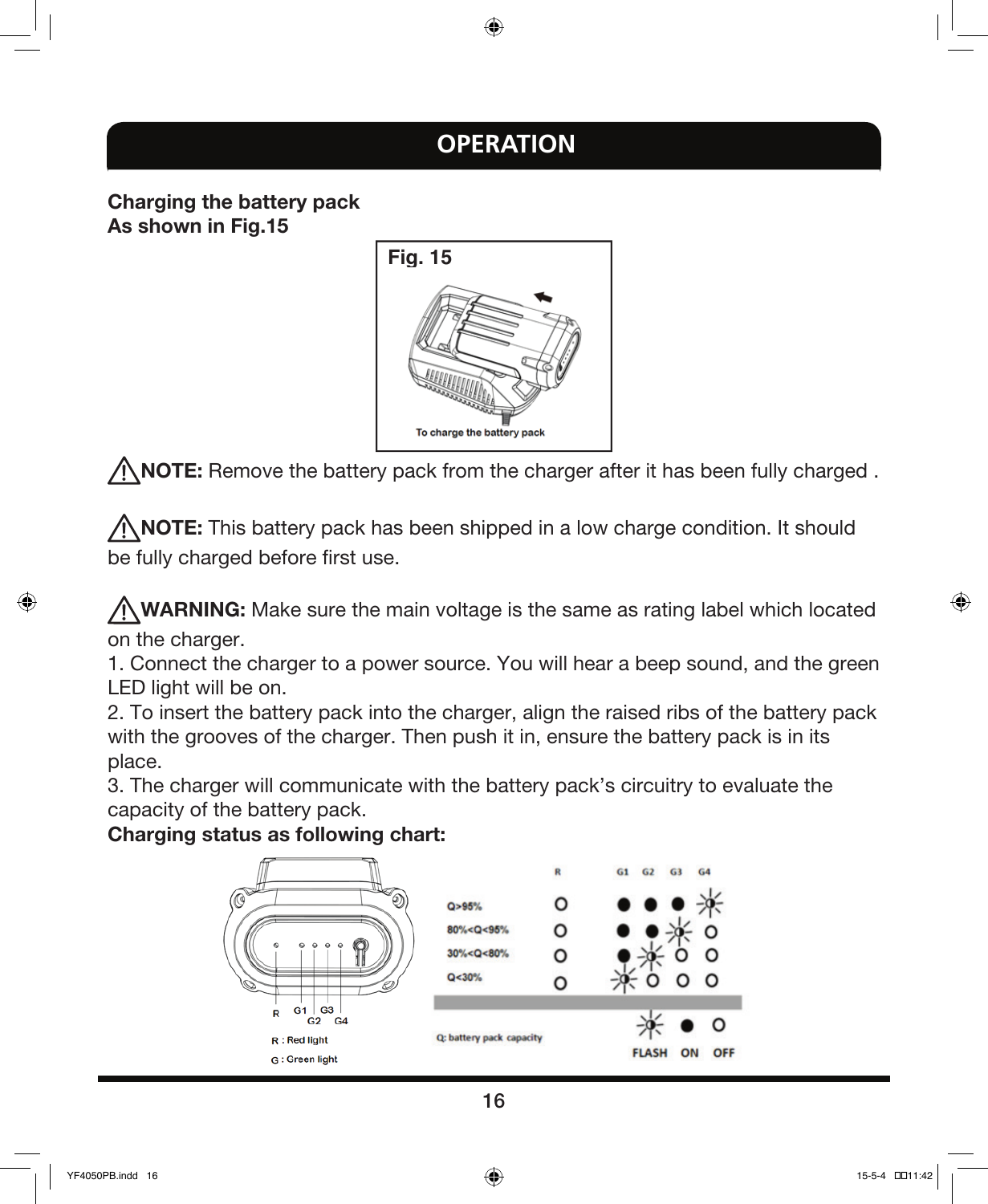4. The green LED light of the charger will flash continuously during normal charging. 5. After charging is complete, you will hear a beep sound again, the green LED on the charger will be on and the four green lights of the battery pack will be on for 3-5 seconds then turn off.

⊕

If encounter one of following kind of situation, the light of charger will turn red, and flash, you will hear beep sound per second until the problem has been corrected.

 - Wrong communication. It refers to poor connection between charger and battery pack .

- Internal temperature of the battery pack is out of range from 32°F to 122°F.
- Full voltage of the battery pack less than 32V.
- Short circuit of the output, or overload.

## The power indicator LED lights

This Li-Ion battery pack is equipped with a power indicator which is used to give an indication of the battery pack's remaining charge. Press the power indicator button to check battery charge as below. The LEDs will stay lit for approximately 4 seconds.

#### Meaning of power indicator:



#### Low capacity warning

Unlike other battery pack types, Lithium-Ion battery packs deliver fade-free power for their entire run time. The tool will not experience a slow, gradual loss of power as you work. If red LED on the battery pack begins to flash, the battery pack's charge is under 1% capacity and should be recharged.

↔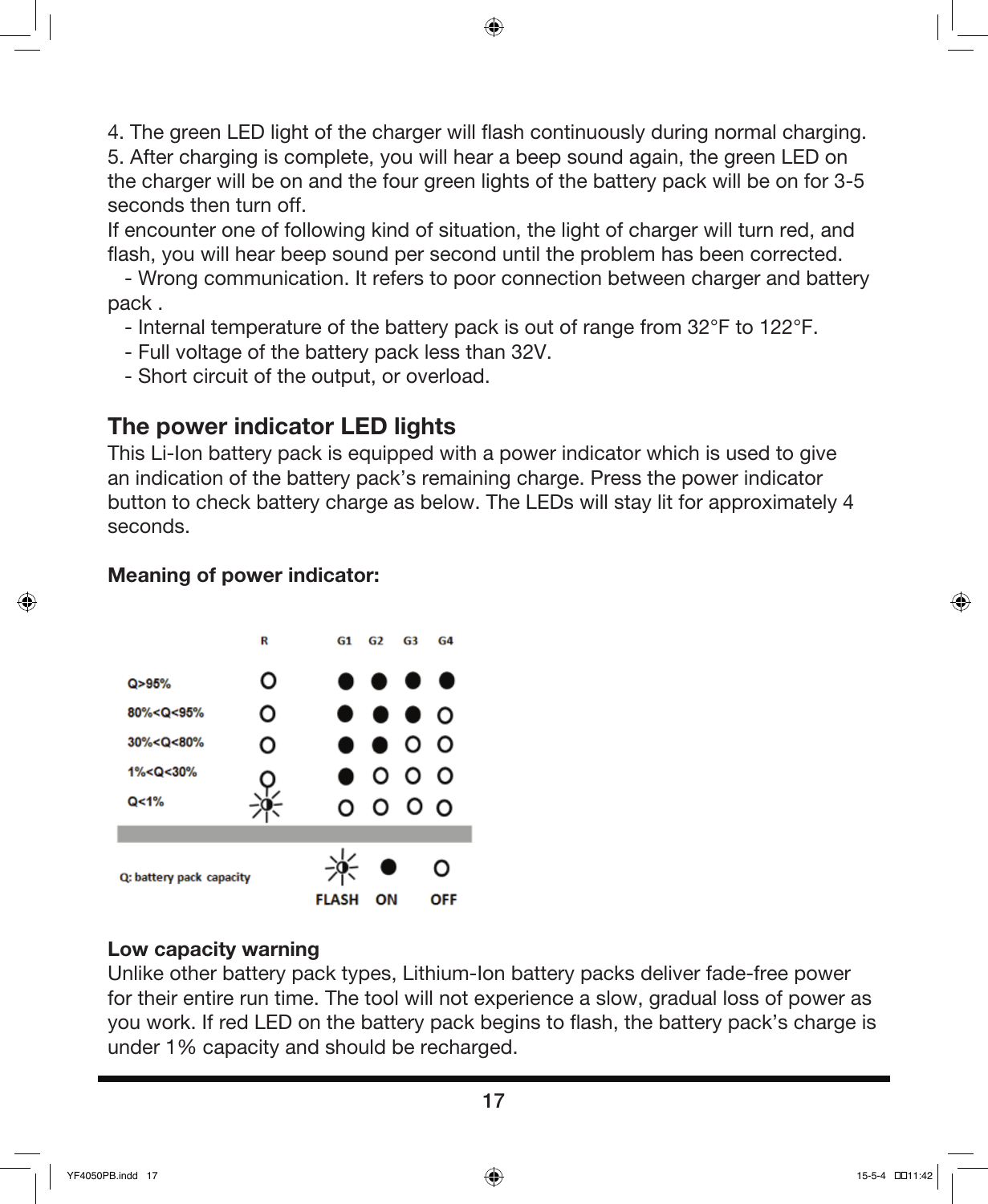#### To obtain the best life from the battery

1. Never allow the battery to completely discharge before recharging. The battery pack should be placed on the charger whenever the battery pack is noticeably running down or the tool no longer performs a task it previously performed.

⊕

- 2. Avoid conducting short charges. Make sure that the battery is fully charged every time by allowing the charger to complete its full charging cycle.
- 3. Avoid allowing lose items like screws or nails etc. to be stored with battery packs as these or similar items can short battery packs and cause a fire or explosion.
- 4. Always unplug the charger when not in use and store in a dry secure place.
- 5. Avoid charging or storing your battery in temperatures below 32°F and above 113°F.
- 6. Cool down hot battery pack from a just-operated tool for approximately 30 minutes before attempting to recharge.

#### Removing and inserting the battery pack

### To remove the battery pack from the tool As shown in Fig.16

WARNING: Make sure the ON/OFF switch is set in the "OFF" position. Before installing or removing the battery pack.

Firstly turn the battery pack compartment cover to unlock position and remove it. Then press the battery pack release button down, the battery pack will come out automatically and remove it .



 $\Leftrightarrow$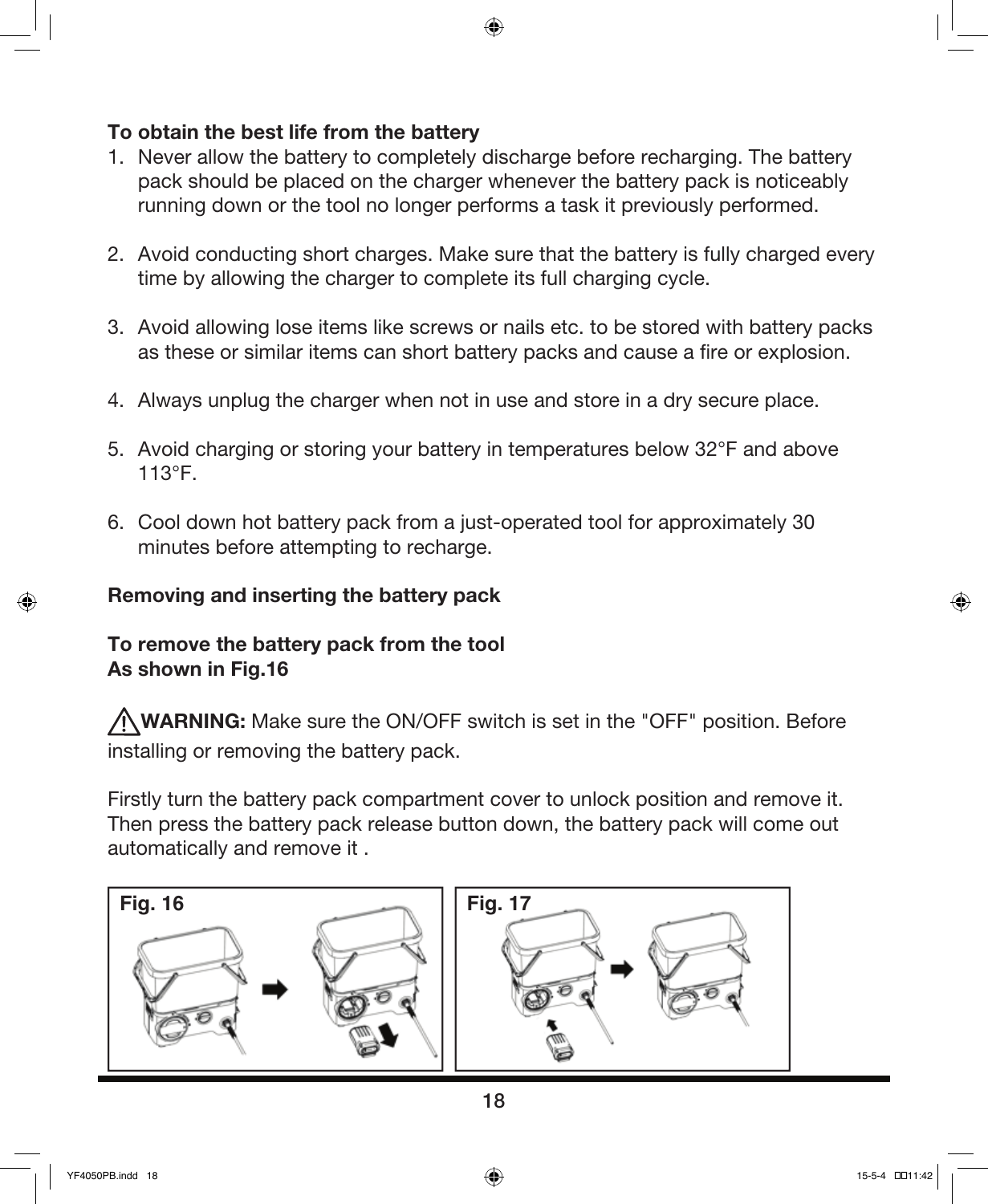### To insert the battery pack As shown in Fig.17

- 1. Align the battery pack with its compartment of the tool.
- 2. Push the battery pack into the hole until hear click sound.
- 3. It means the battery pack has been locked in position.
- 4. Turn the battery pack compartment cover to lock position.

### Wall-mount holes As shown in Fig.18



⊕

The charger has hanging holes for convenient storage. Install screws in the wall 3.74 inches apart. Use screws sufficiently strong to hold the combined weight of the charger and battery pack.

## Before switching on and off

# WARNING!

 $\Leftrightarrow$ 

1) Wear suitable clothing, ears and eyes protecting when working with the pressure washer.

2) Ensure that the pressure washer is functional before each use.

3) Never use the pressure washer in potentially explosive areas under any circumstances.

- 4) The operating temperature must be between 41°F and 104°F.
- 5) Check the safe condition of the pressure washer:
	- Check it for visual defects.
	- Check that all parts of the pressure washer have been securely fitted.
	- Check if the water connector and the high-pressure hose are tight.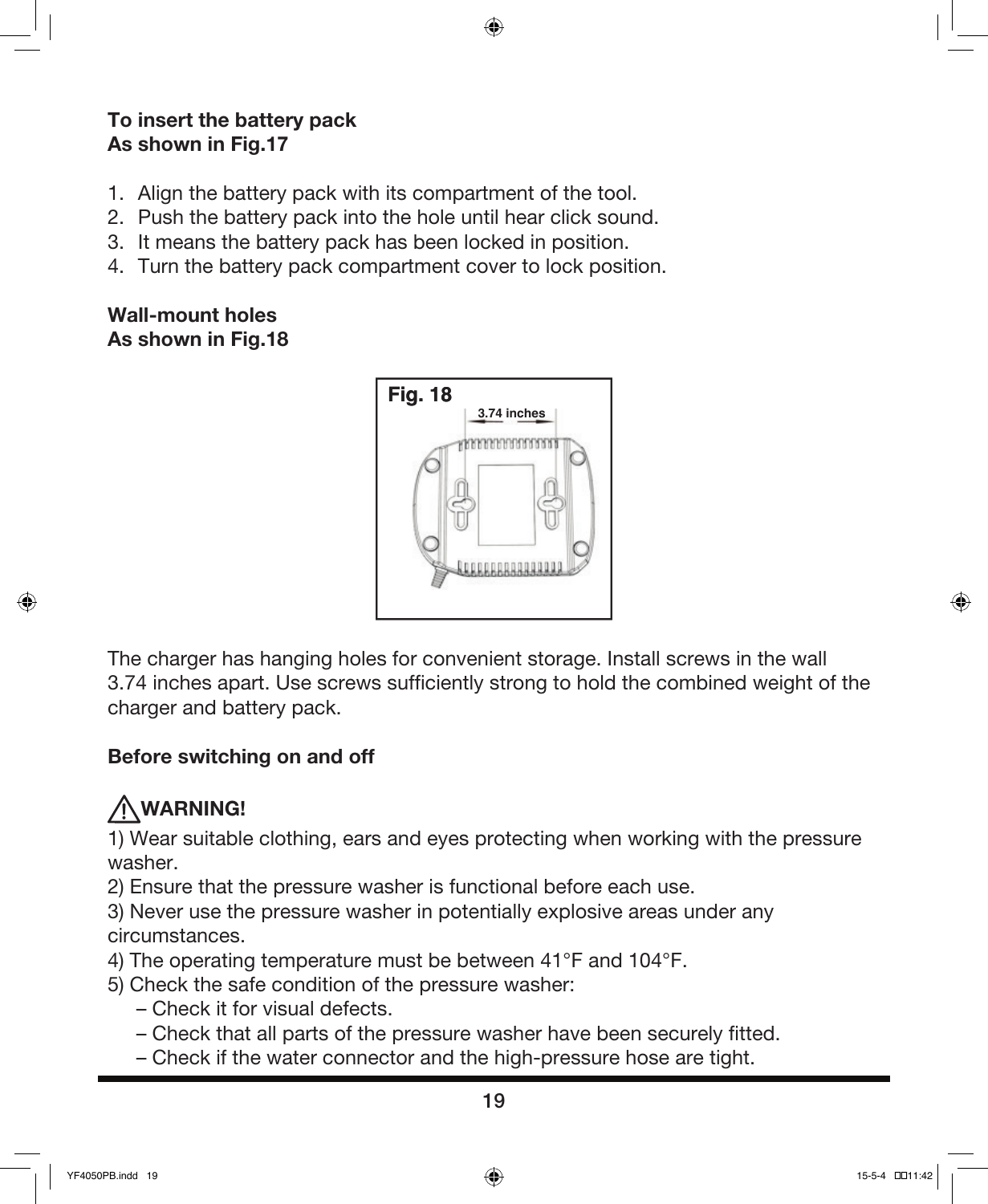#### Switching on and off As shown in Fig.19-20

**NOTE!** Put the High-pressure washer on a smooth ground. Stand in a secure and stable position.

⊕

WARNING! Before switching on, ensure you have completely assembled the high-pressure washer and connected all connections.

### To switch on

You should maintain the correct operating position every time, use the pressure washer by placing one hand on the trigger handle and the other on the wand.

1. Open the water inlet valve. (If using the potable water supply as source) If using the water container as source, get started from step 2 directly.

NOTE! Before switching on, firstly purge pump around 5 seconds by squeezing trigger handle.



2. To switch the pressure washer on, set the On/Off switch to "ON".

3.Unlock the safety trigger lever on the trigger handle, and press the trigger lever until there is a steady stream of water.

### To temporarily switch off

Release the trigger lever, at this point the pressure washer goes to standby. As soon as you press the trigger lever again, the equipment restarts.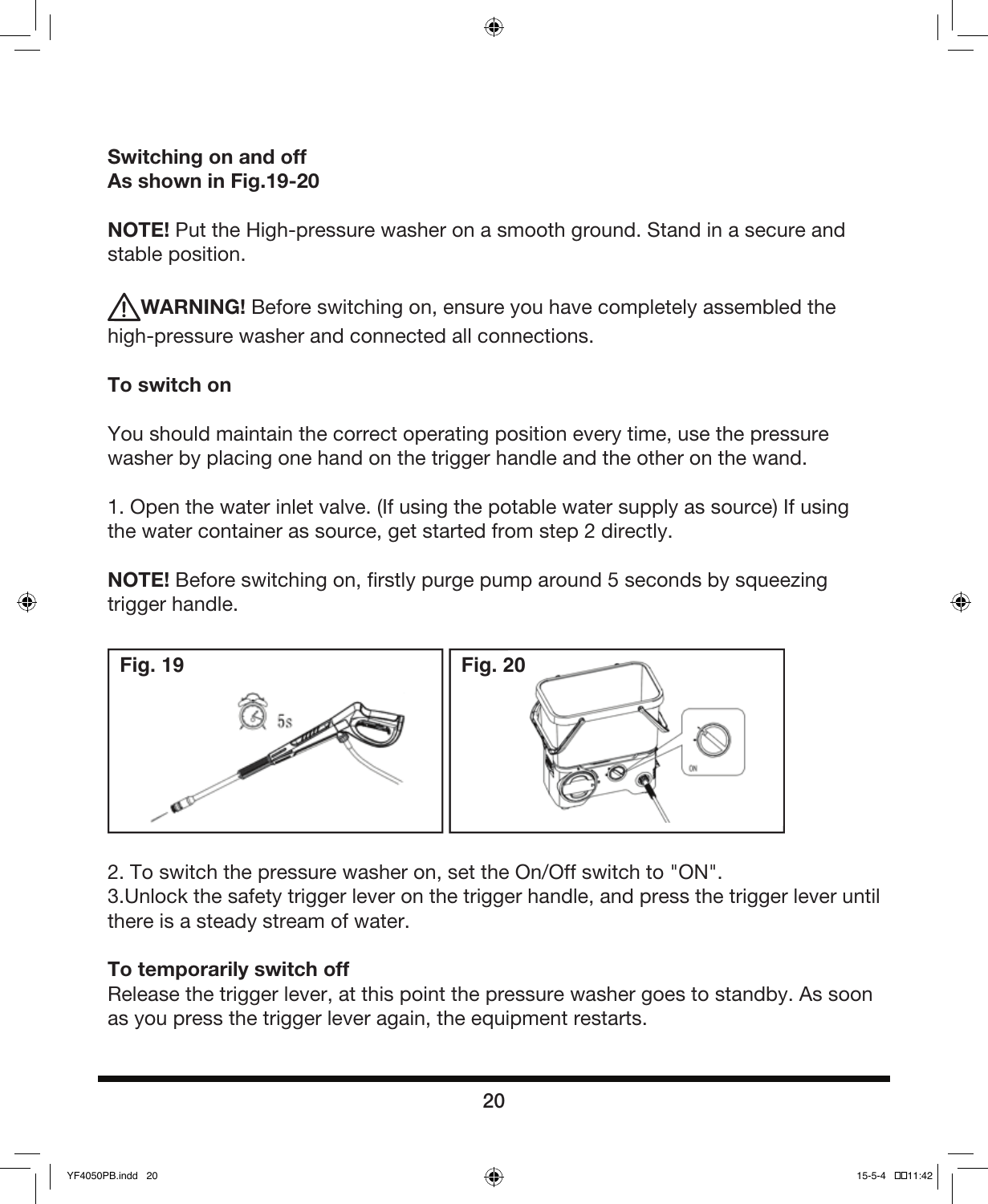### To completely switch off As shown in Fig. 21

- 1. Release the trigger lever, and replace the safety lock.
- 2. To switch the pressure washer off, set the On/Off switch to "OFF".
- 3. Close the water inlet valve.



## CAUTION! Risk of pressure washer damage!

Never operate the pressure washer without water inlet as dry running may damage the pump. Use a water filter if the inlet water is contaminated.

⊕

### Working with the electric high-pressure washer risk of fatal injury!

Use special care when cleaning tires. Vehicle tires/ tire valves may become damaged or burst when handled improperly. First signs of damage included discolorations on the tire.damaged vehicle tires/tire valves pose a life-threatening risk. Keep the jet at a distance of at least 12 inches!

### Risk of fatal injury!

The high-pressure jet may be dangerous when handled improperly. The jet may not be directed towards living beings (persons, animals), live-equipment or the pressure washer itself.

### High-pressure working

Hold the hand-held spray gun and the wand firmly with both hands. Be aware of the recoil when switching on the high-pressure jet.

Unlock the safety button and press the trigger on the handheld trigger handle.

The high-pressure pump starts running as soon as you operate the handheld trigger handle.

The high-pressure pump stops running as soon as you release the trigger on the handheld trigger handle.

 $\Leftrightarrow$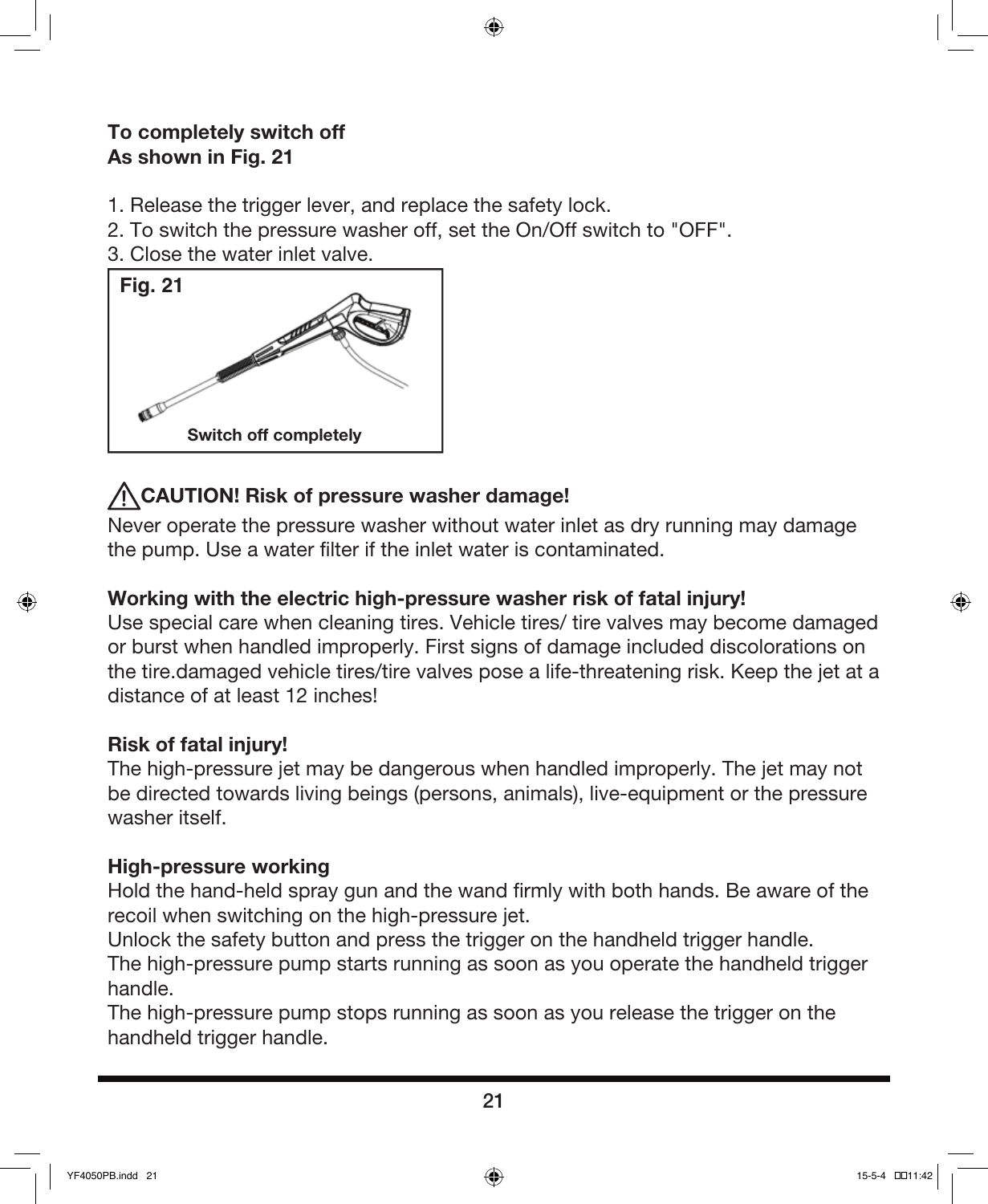# **STORING AND MAINTENANCE**

⊕

# WARNING!

Before performing any repair work, always switch off the pressure washer and remove the battery pack.

1. Do not spray the pressure washer with water. Ingress of water may destroy the battery pack and the electric motor.

2. Clean the pressure washer with a cloth, hand brush, etc.

A CAUTION! Do not clean the pressure washer using a high-pressure water jet.

3. Keep all nuts, bolts and screws tight to be sure the pressure washer is in safe working condition.

4. Replace worn or damaged parts for safety.

#### Clean the nozzle As shown in Fig.22

 $\Leftrightarrow$ 

Clean the high-pressure jet nozzle by using nozzle neddle.



### Clean the water filter As shown in Fig.23

The pressure washer is equipped with a water filter to protect the pump. If the filter is not kept clean, the water flow to the pressure washer will be restricted and the pump may be damaged.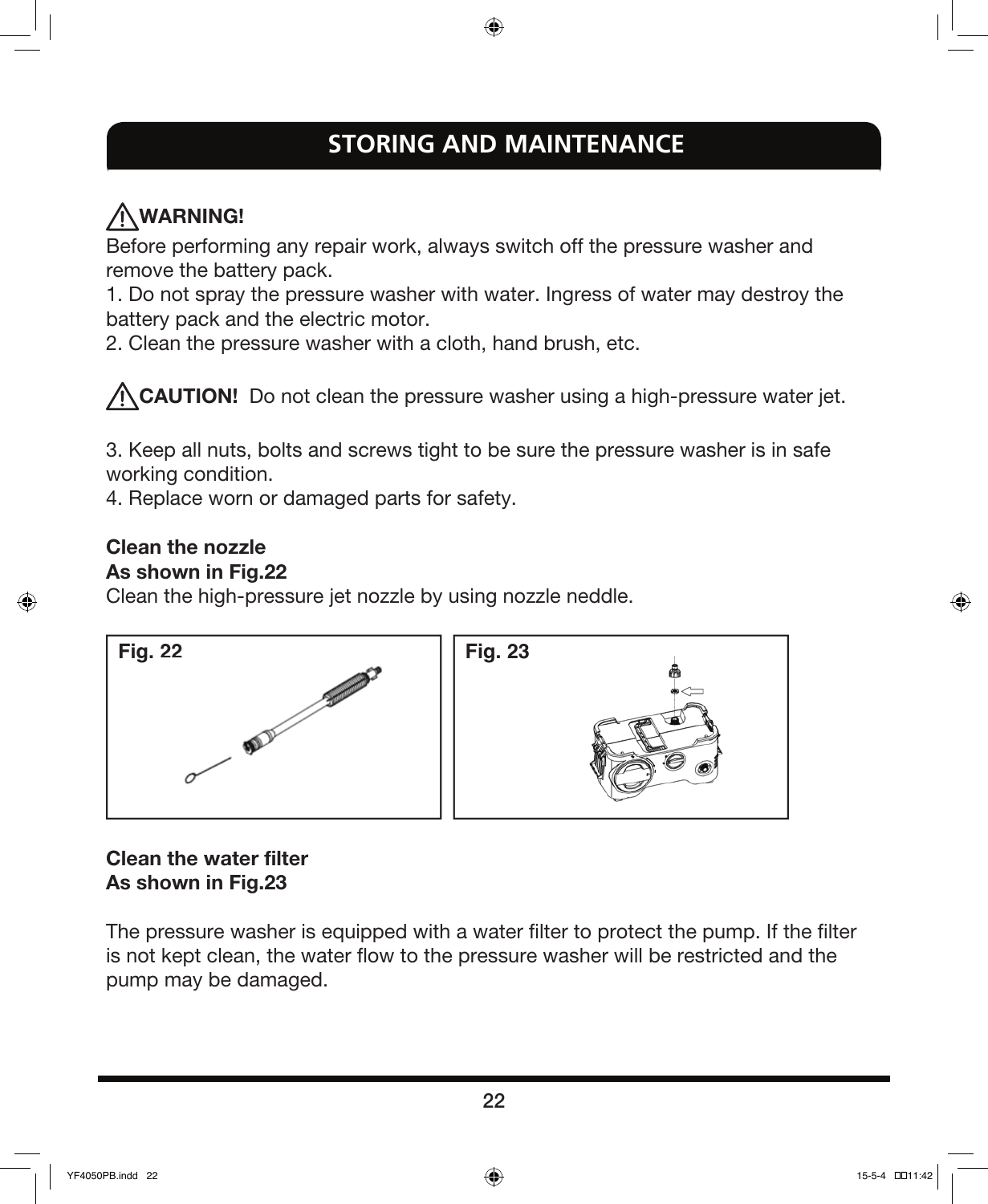- 1. To clean water filter, remove inlet adapter and get the filter out.
- 2. Rinse filter until it is free of debris and blockage.
- 3. Replace the filter and inlet adapter.

#### Battery Maintenance

Use the following procedures to enable optimum usage of the battery:

1. Protect the battery against moisture and water.

2. Store the battery only within a temperature range from 32°F to 113°F. As an example, do not leave the battery in a vehicle or in the trimmer in direct sunlight. 3. Clean the ventilation slots of the battery occasionally with a soft, clean and dry brush.

⊕

4. A considerably shortened operating time after charging is an indication that the battery is exhausted and must be replaced.

5. If you do not use the product for a long time, please charge and discharge the battery pack once every 6 months.

#### Storage

 $\leftrightarrow$ 

- 1. Store the pressure washer where it is dry and well ventilated.
- 2. When placing the pressure washer out of service for an extended period of time, remove the cleaning agent and drain all the water left in the hoses.

#### **Transport**

Use the original packaging to ship whenever possible.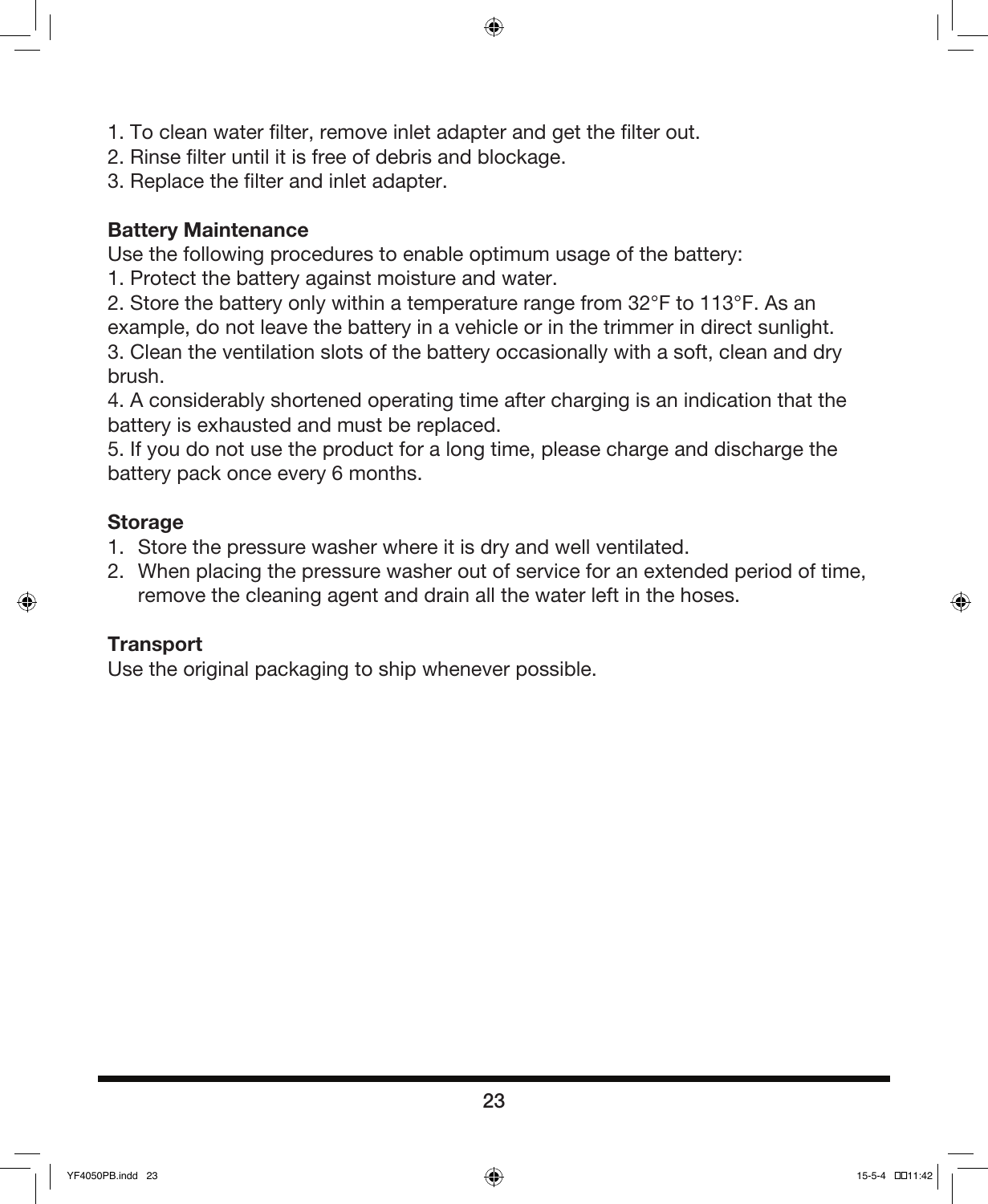# **TROUBLESHOOTING**

⊕

# ACAUTION!

Before servicing, cleaning, or removal of any part, shut off power and relieve pressure.

# ACAUTION!

↔

Improper repairs can result in the product functioning unsafely. This endangers yourself and your environment.

Faults which cannot be rectified with the aid of following table may be rectified by a specialist company only (customer service center).

Please be aware that any improper repairs will also invalidate the warranty and additional costs may be incurred.

Use only genuine spare parts. Only these spare parts are designed and suitable for the product. The use of other spare parts not only voids the warranty, you can also endanger yourself and your environment.

| <b>Fault/malfunction</b>      | Cause                                                           | Remedy                                                                   |
|-------------------------------|-----------------------------------------------------------------|--------------------------------------------------------------------------|
| Pressure washer does not work | Battery discharged?                                             | Charge rechargeable battery                                              |
|                               | Battery pack does not sit its<br>place correctly                | Install the battery pack once<br>again                                   |
|                               | On/off switch set to "0"                                        | On/off switch set to "I"                                                 |
|                               | Motor protector has activated                                   | Allow to cool for 15 minutes                                             |
|                               | The pump is frozen                                              | Check and thaw if necessary                                              |
| Pressure too low, but steady  | High-pressure hose are<br>damaged or leaks in the<br>connection | Change the high-pressure<br>hose or hand-tighten the screw<br>connection |

⊕

24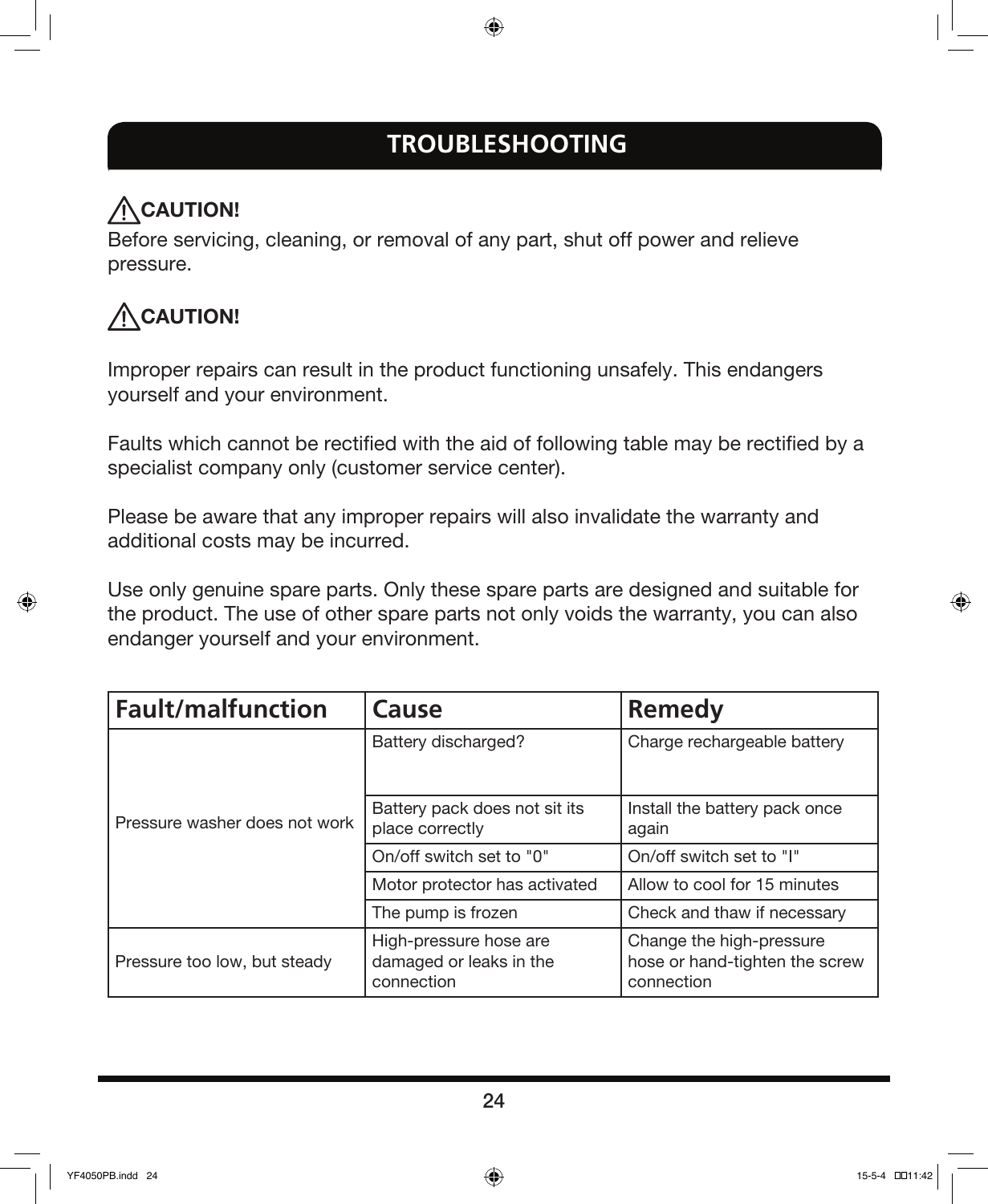$\bigoplus$ 

| Leaks in the pressure washer                            | Leaks from the pump or internal<br>connections  | Consult customer service                                                                                                                                                                     |
|---------------------------------------------------------|-------------------------------------------------|----------------------------------------------------------------------------------------------------------------------------------------------------------------------------------------------|
|                                                         | Hose connections loose                          | Hand-tighten the water intake<br>adapter and the high-pressure<br>hose screw connection                                                                                                      |
| Irregular operating pressure                            | Air intake in the water inlet                   | Check the supply hose and<br>hose connection and replace if<br>necessary                                                                                                                     |
|                                                         | The water filter is clogged                     | Clean the water filter                                                                                                                                                                       |
|                                                         | Water supply hoses squeezed                     | Straighten out kinked water<br>supply hoses                                                                                                                                                  |
|                                                         | Inadequate water supply                         | Check the water supply                                                                                                                                                                       |
| The high-pressure washer<br>operates intermittently     | Internal loose electrical<br>connection         | Consult customer service                                                                                                                                                                     |
|                                                         | On/Off switch defective                         | Consult customer service                                                                                                                                                                     |
| The motor starts but there is no<br>buildup of pressure | The water filter is clogged                     | Clean the water filter                                                                                                                                                                       |
|                                                         | Air intake in the water inlet                   | Check the supply hose and<br>hose connection and replace if<br>necessary                                                                                                                     |
|                                                         | Air in the system                               | Ventilate the pressure washer!<br>Run the pressure washer<br>without the high-pressure hose<br>connected until water starts<br>leaking without bubbles. Re-<br>attach the high-pressure hose |
|                                                         | Nozzle partly blocked                           | Clean nozzle                                                                                                                                                                                 |
|                                                         | Discharge nozzle is too large                   | Check and replace if necessary                                                                                                                                                               |
| No detergent taken in                                   | Detergent too dense                             | Dilute with water                                                                                                                                                                            |
|                                                         | Deposits or restriction in<br>detergent circuit | Flush with clean water an<br>eliminate any restrictions                                                                                                                                      |

 $\bigoplus$ 

25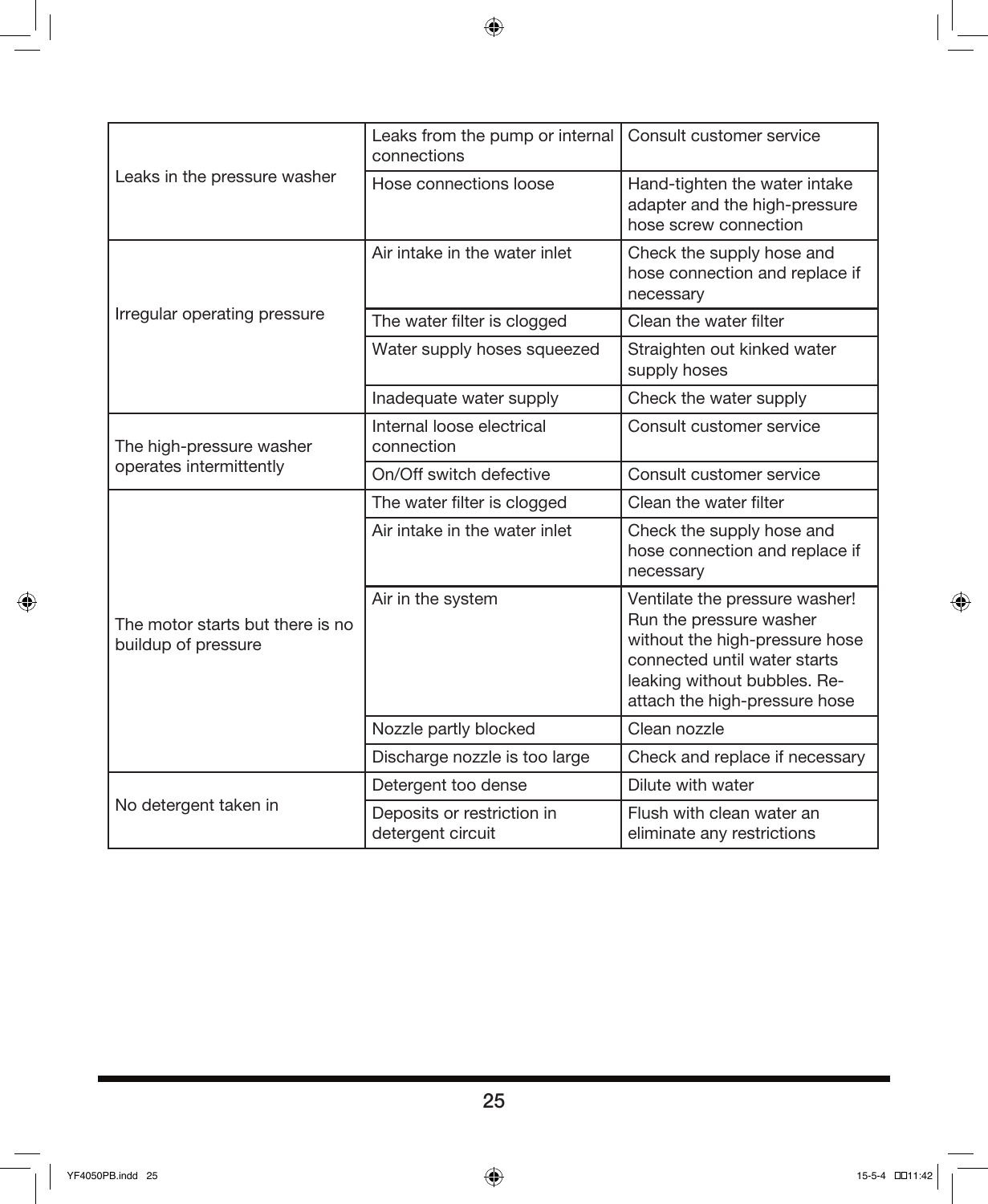# WARRANTY

⊕

#### Product Warranty

Please keep your original purchase receipt in a safe place as proof of purchase. Warranty coverage for this product must be verified by the original purchase receipt. The warranty period begins on the day that the product was purchased from an authorized retailer of Yard Force products. Warranty coverage only applies to the original purchaser and is not transferrable. Warranty coverage is only provided on products purchased from authorized Yard Force retailers. Warranty coverage is only provided on products purchased and used in the USA from authorized Yard Force retailers. Products purchased or used outside of the USA are not covered by this warranty.

#### (2) Two-Year Warranty – Pump and Motor

The YF4050PB has a 2-Year Limited Warranty from the date of purchase against manufacturer defects for residential use only. Commercial use voids the warranty. This warranty does not cover accidental damage, unreasonable use, normal wear and tear, neglect or non-compliance with the Operating, Safety and Maintenance Instructions. All service, outside of normal maintenance as described in this manual, must be done by an authorized service technician. Any unauthorized service or changes to the original configuration of this product will void the warranty. All parts and accessories used on and with this product must be manufacturer/or and authorized by SUMEC North America.

#### (90) Ninety-Day Warranty – Accessories

The accessories included with the YF4050PB; including hose, trigger handle and wand, and other similar parts are warranted against manufacturer defects for residential use only for a period of 90 days from date of purchase.

Warranty does not cover loss of use or other consequential damages arising from any of the above, nor does it cover repairs made or attempted by unauthorized persons. This warranty is void if the product is used for commercial, rental or industrial purposes. Certain parts, attachments and accessories are subject to normal wear and tear and are excluded from the warranty.

↔